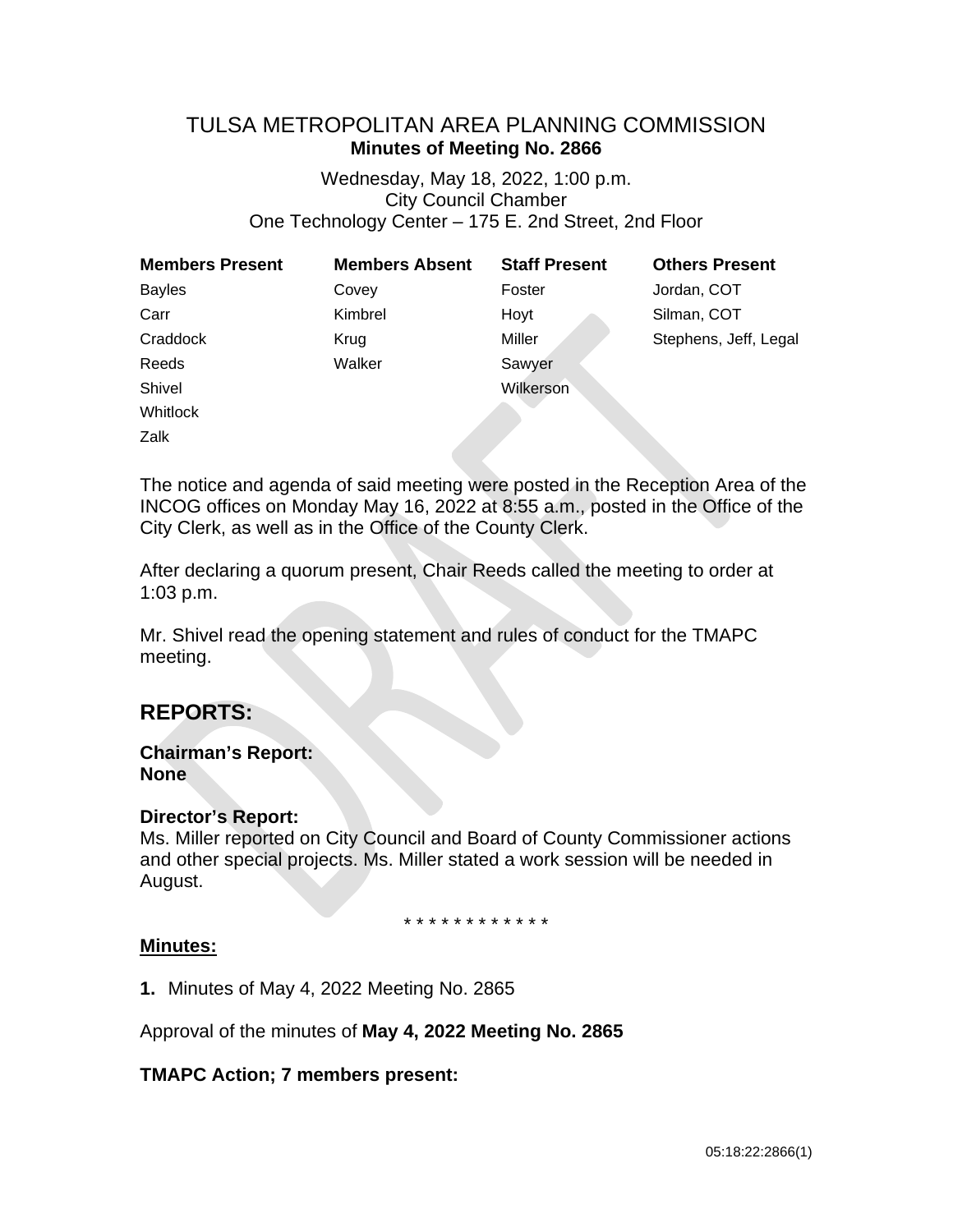On **MOTION** of **CRADDOCK,** the TMAPC voted 5-0-2 (Craddock, Reeds, Shivel, Whitlock, Zalk, "aye"; no "nays"; Bayles, Carr, "abstaining"; Covey, Kimbrel, Krug, Walker, "absent") to **APPROVE** the minutes of May 4, 2022 Meeting No. 2865

## **CONSENT AGENDA**

**All matters under "Consent" are considered by the Planning Commission to be routine and will be enacted by one motion. Any Planning Commission member may, however, remove an item by request.**

Items 2 and 3 were removed from the Consent Agenda and placed on the Public Hearing.

# **PUBLIC HEARING - REZONING**

**2. Z-4789-SP-2-3 Marcell Westbrook** (CD 7) Location: West of the northwest corner of South Garnett Road and East 75th Place South requesting a **Corridor Minor amendment** to reduce the building setback from the southern property line from 25 feet to 10 feet

## **STAFF RECOMMENDATION:**

**SECTION I:** Z-4789-SP-2-3 Minor Amendment

Amendment Request: Modify the Corridor Plan to reduce the building setback line from the southern property line along  $E$  75<sup>th</sup> PI S from 25 ft to 10 ft to permit a storage shed and privacy fence.

The original approval of the corridor zone stated that the building setbacks would be per plat. The plat for the subject lot shows a 25 ft building setback line along E  $75<sup>th</sup>$  Pl S and S 111<sup>th</sup> E Ave. The subject lot is a corner lot with the primary frontage located on S 111<sup>th</sup> E Ave. The applicant is proposing to place a storage shed on the south side of the existing home along with a privacy fence adjacent to  $E$  75<sup>th</sup> PI S.

*Staff Comment: This request can be considered a Minor Amendment as outlined by Section 25.040D.3.b(5) of the Corridor District Provisions of the City of Tulsa Zoning Code.*

"Minor amendments to an approved corridor development plan may be authorized by the Planning Commission, which may direct the processing of an amended development plan and subdivision plat, incorporating such changes, so long as substantial compliance is maintained with the approved development plan. "

Staff has reviewed the request and determined: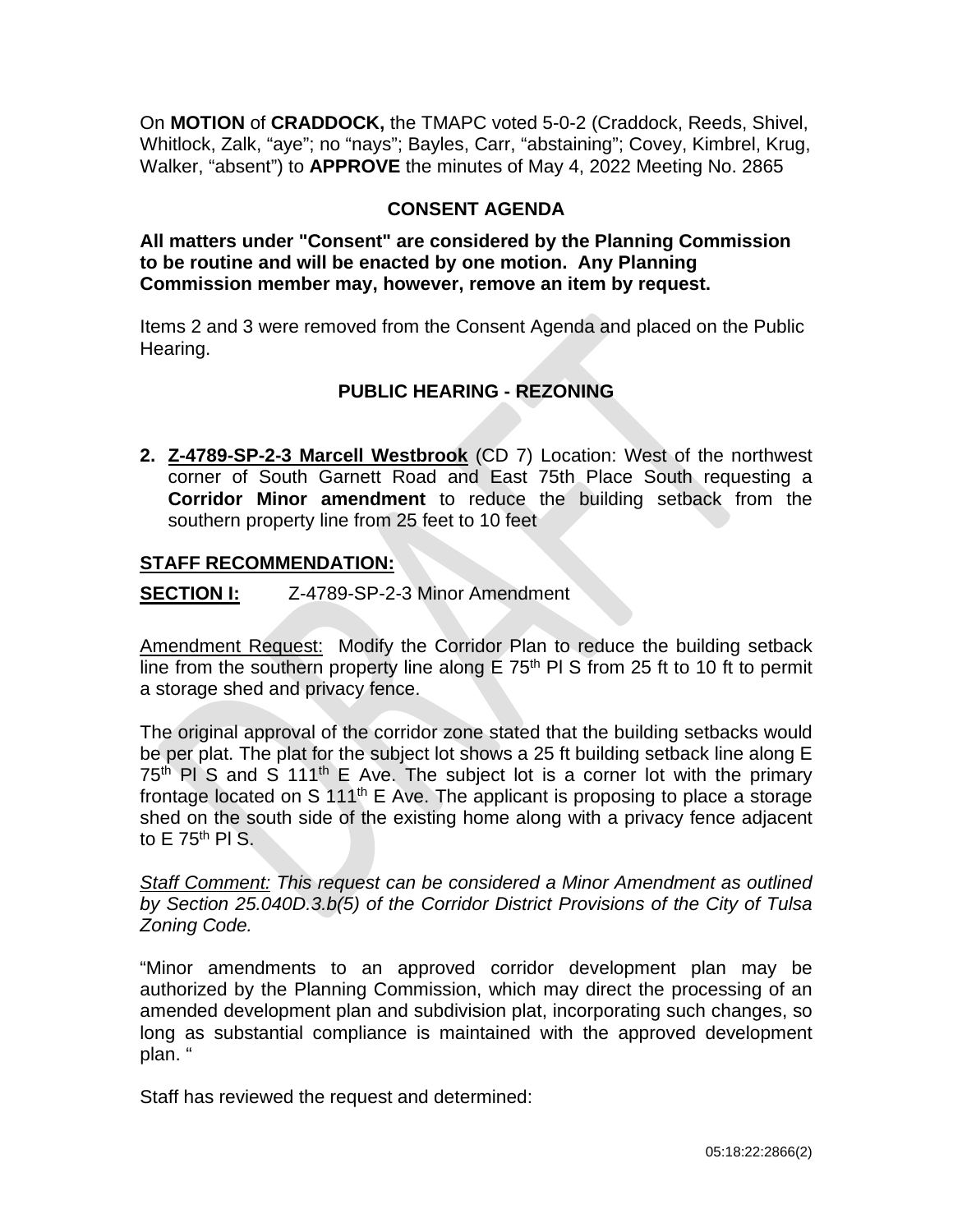- 1) The requested amendment does not represent a significant departure from the approved development standards in Z-4789-SP-2.
- 2) All remaining development standards defined in Z-4789-SP-2 and subsequent amendments shall remain in effect.

With considerations listed above, staff recommends **approval** of the minor amendment request to reduce the building setback line from the southern property line along E 75<sup>th</sup> PI S from 25 ft to 10 ft.

## **TMAPC Comments:**

Ms. Bayles asked what the size of the storage shed was.

Staff stated it was 12'x10'

Ms. Bayles stated the setback on the side yard facing the street changes the setback 10 feet plus the area between the house and the fence. She stated that will change the look of East 75th Street South for the neighbors. Ms. Bayles stated there was a letter from an interested party that was concerned about the blind spot that might be created.

Mr. Reeds stated Staff if they talked about a blind spot when reviewing the application.

Staff stated "no," the storage shed would be far enough back from the corner of East 75th Place intersection that it would not be in a sight triangle.

#### **Applicant Comments:**

The applicant stated he does not see any issues with a blind spot. He stated from the corner of 111th and East 75th Place there is quite a distance from the corner to the back of his yard. The applicant stated the storage shed will be 2 to 3 feet inside the privacy fence.

Mr. Zalk asked if there was a reason the shed could not go behind the house.

The applicant stated there was not enough room. He stated the building comes already assembled and there is a utility easement in the way.

## **The applicant indicated his agreement with staff's recommendation.**

**There were no interested parties wishing to speak.**

#### **TMAPC Action; 7 members present:**

On **MOTION** of **CRADDOCK,** the TMAPC voted 5-2-0(Carr, Craddock, Reeds, Shivel, Zalk, "aye"; Bayles, Whitlock, "nays"; none "abstaining"; Covey, Kimbrel,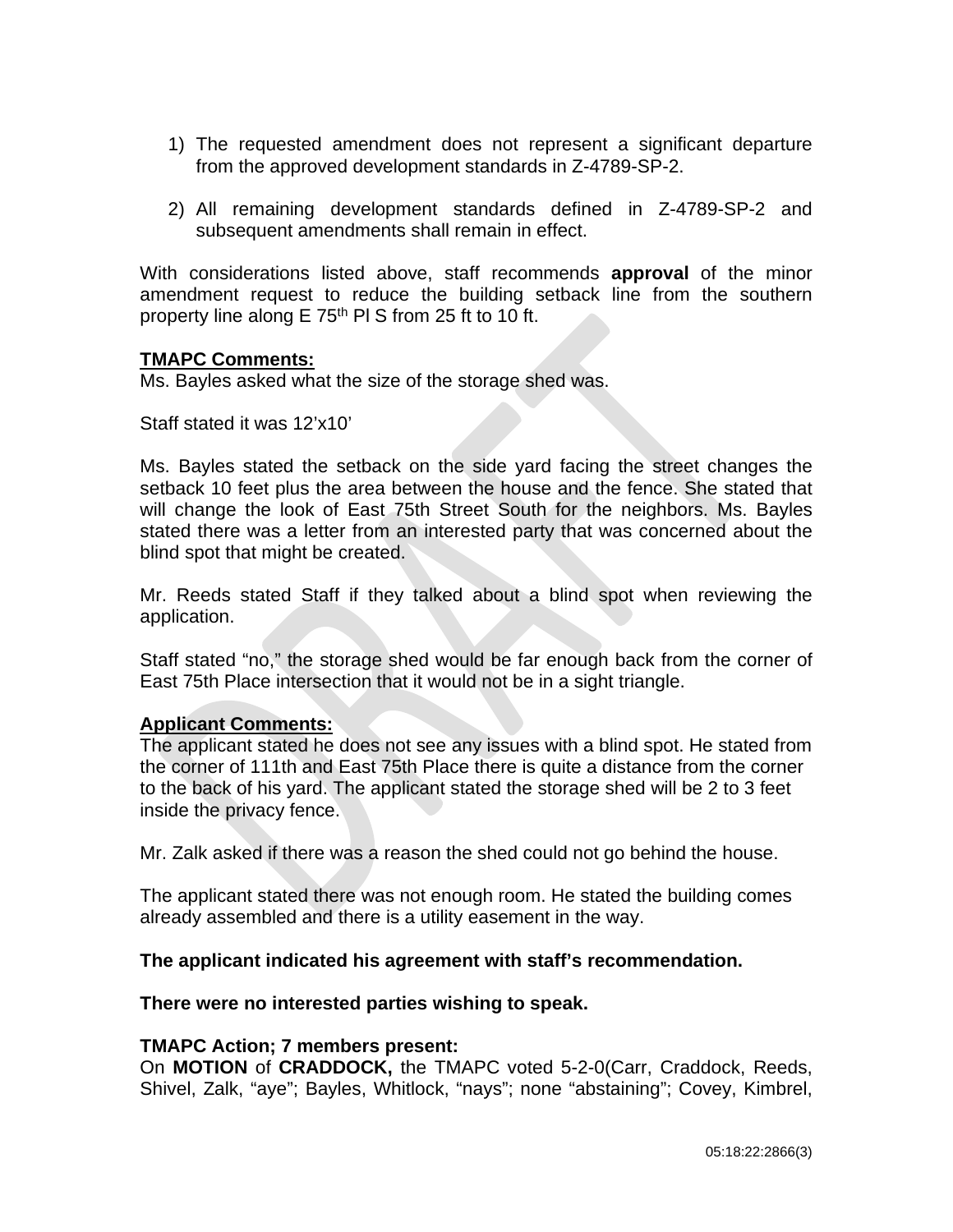Krug, Walker, "absent") to recommend **APPROVAL** of the Corridor Minor Amendment Z-4789-SP-2-3 to reduce the building setback line from the southern property line along  $E$  75<sup>th</sup> PI S from 25 ft to 10 ft per staff recommendation.

## **Legal Description Z-4789-SP-2-3:**

Lot 12 Block 3 Hampton South

\* \* \* \* \* \* \* \* \* \* \* \*

**3. PUD-207-20 Jeff Andrews** (CD 8) Location: West of the northwest corner of East 98th Street South and South Sheridan Road requesting a **PUD Minor Amendment** to increase allowable building height to 35 feet

## **STAFF RECOMMENDATION:**

**SECTION I:** PUD-207-20 Minor Amendment

Amendment Request: Modify the PUD Development Standards to increase the allowable building height to 35 ft.

Currently, the development standards for PUD-207 limit the building height for single-family homes to 26 ft. The applicant is proposing to increase the allowable height to 35 ft for a new home to be constructed on the subject lot. The underlying zoning for the lot, RS-2, would permit a maximum building height of 35 ft, so the proposed increase to 35 ft for the subject lot within the PUD would be consistent with RS-2 bulk and area requirements.

*Staff Comment: This request is considered a Minor Amendment as outlined by Section 30.010.I.2.c(9) of the City of Tulsa Zoning Code.*

> *"Changes in structure heights, building setbacks, yards, driveway coverage measured by width, square footage or percentage of the yard, open spaces, building coverage and lot widths or frontages, provided the approved PUD development plan, the approved PUD standards and the character of the development are not substantially altered."*

Staff has reviewed the request and determined:

- 1) PUD-207-20 does not represent a significant departure from the approved development standards in the PUD and is considered a minor amendment to PUD-207.
- 2) All remaining development standards defined in PUD-207 and subsequent amendments shall remain in effect.

With considerations listed above, staff recommends **approval** of the minor amendment to increase allowable building height to 35 ft.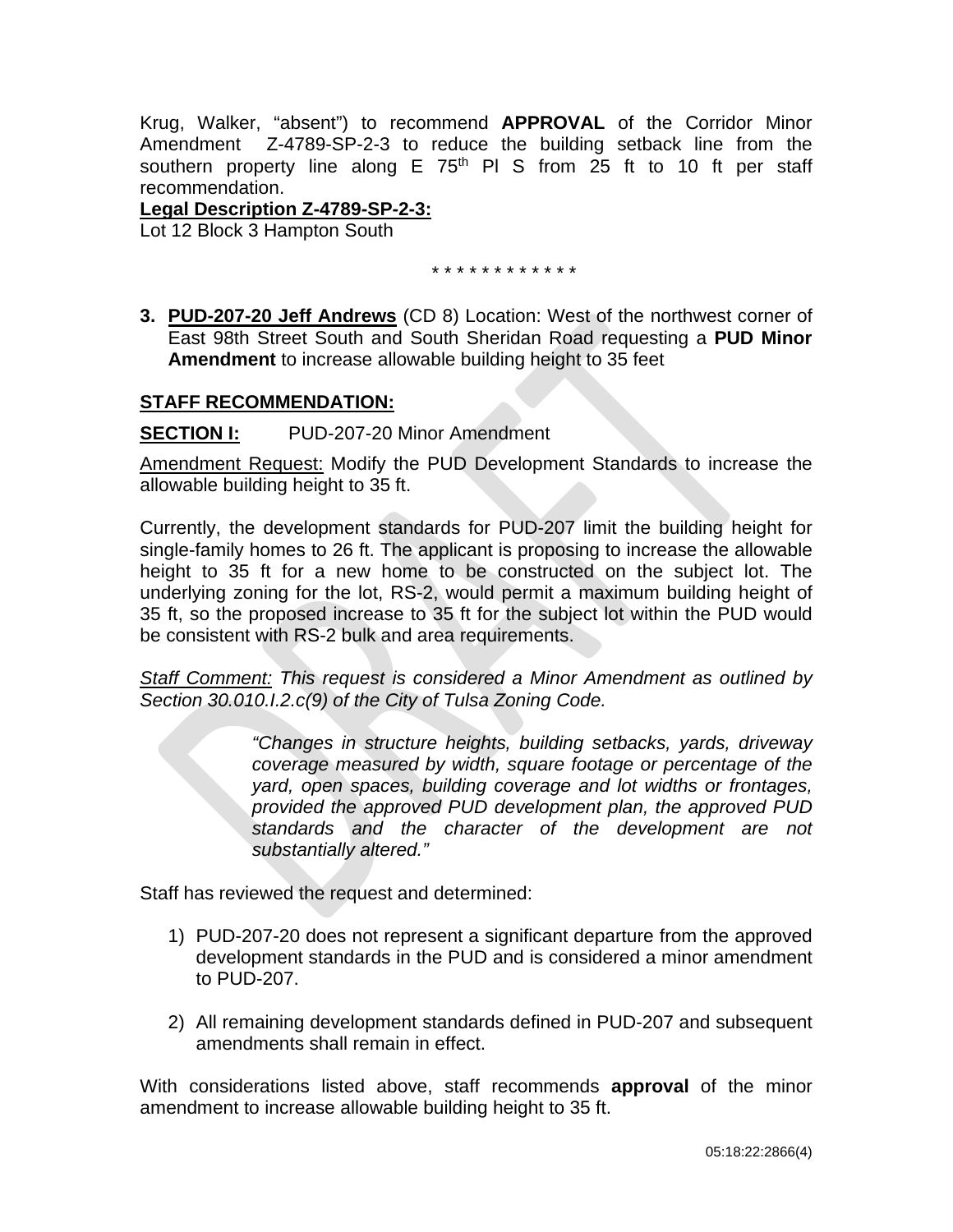## **TMAPC Comments:**

Mr. Craddock asked if staff was aware of any other applications in this area that increased the allowable height.

Staff stated there was one other in this PUD that also increased the height. He stated other homeowners in the area have told staff there are others but he is not sure which properties they are referring to.

#### **Applicant Comments:**

#### **Jeff Andrews** 600 Emporia Street, STE A, Muskogee, OK 74401

Mr. Andrews stated he represents the Applicants. He stated the PUD was structured for smaller lots and smaller homes on them. Mr. Andrews stated his client purchased the property with the idea of building a much larger home. He stated there are other homes that exceed the 2 stories and there is not a way to get a 3 story house under 26 feet which is the height limit. Mr. Andrews stated he is not sure how the other homes were built without going through this same process. He stated there is 1 home that went through this process and was approved.

#### **Interested Parties:**

#### **William Byrd** 9712 South Maplewood Avenue, Tulsa, OK 74137

Mr. Byrd stated he owns the property on the downhill side of the subject property, which is south. He stated it is one of the smaller homes in the neighborhood. Mr. Byrd stated he looks forward to having new neighbors but the size of the house is an issue. Mr. Byrd stated all the lots are narrow and he knows the way to get a bigger home on a narrow lot is to build up. He stated the subject property sat vacant for 40 years most likely because it slopes in two different directions. He stated from his house it slopes up and his foundation is about 3 feet below the low side of that elevation and it goes up from there. Mr. Byrd stated his house from the foundation is 21 feet tall and that is where he understands the 35 foot would be measured and that would put the top of the subject house 20 foot above his home. He stated there are definitely homes in the neighborhood that are pretty tall but they match and blend with the other properties around it.

#### **Marcia Richards** 6136 East 97th Street, Tulsa, OK 74137

Ms. Richards stated we also welcomes new neighbors. She stated it is challenging to know the formula that is used to measure. She stated there is an averaging that the City uses to get their total that she does not know how to measure to know if it is accurate. Ms. Richards stated her home is at 24 feet above the ground and that puts the subject property at 11 feet higher than hers. Ms. Richards stated the subject lot that has been unoccupied since 1983 has a natural spring under it and she wants to make sure that the architect and the builder allow for those considerations for the runoff is accounted for.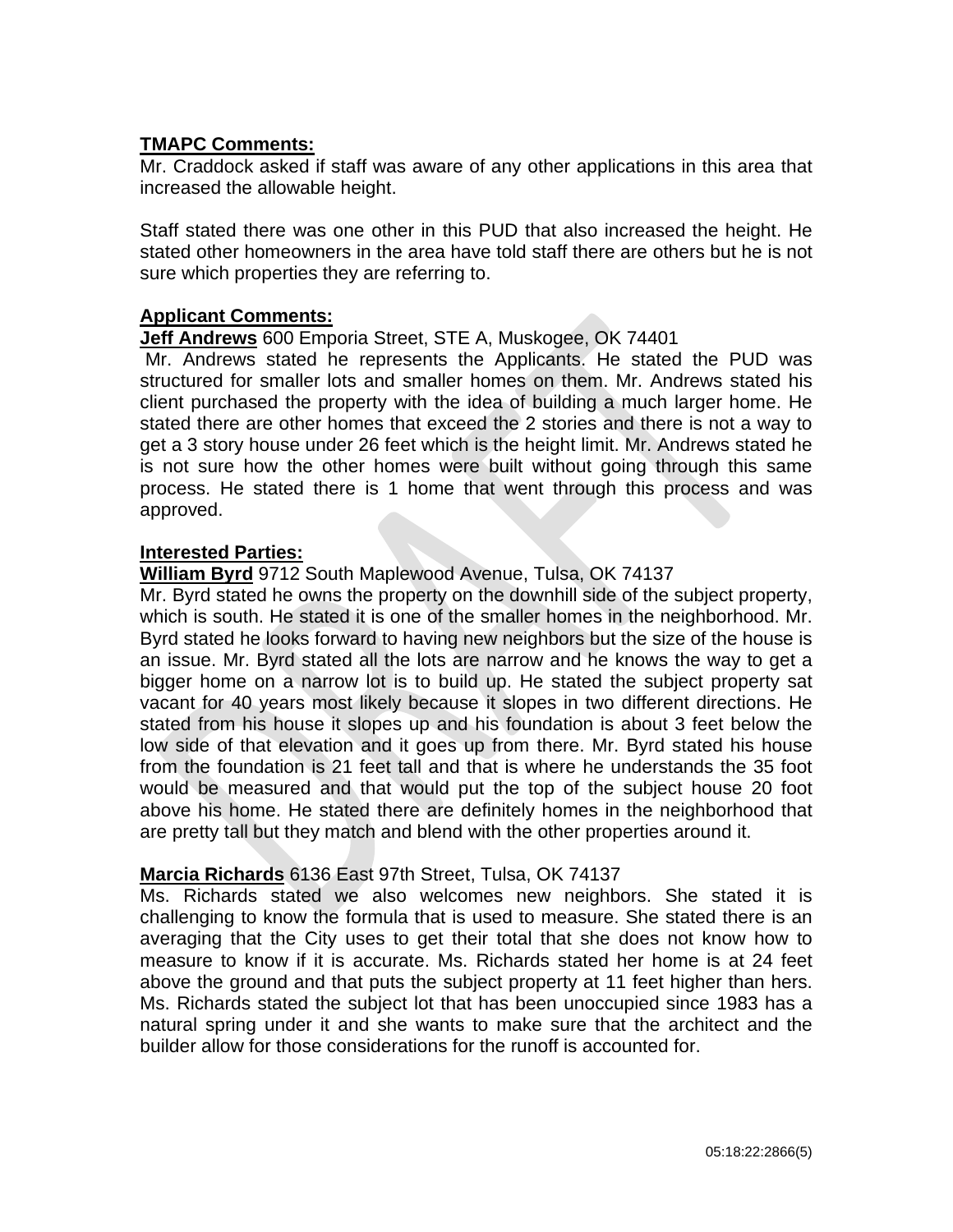Mr. Reeds asked if Staff could explain in plain language how the height is measured.

Staff stated if you take the ground level, where the building actually touches the ground, take the average of that height, and then go up from that average point to 35 feet that is how it would be measured.

Mr. Reeds asked if that was from the street.

Staff stated it was from the actual foundation of the building.

Mr. Reeds asked if the height was to the actual ridge.

Staff stated it is to the highest point of the building itself excluding chimneys and architectural features.

Mr. Andrews stated the second floor of the subject house walks out the back at grade level. He stated from the back it will look like it has 2 stories but look higher in the front. Mr. Andrews stated there is a slight incline from the street to the garage level, which is the first floor of the house. The main living areas are on the second and third floors, but the second floor walks out the back at grade level.

Mr. Reeds asked what the pitch of the main room was.

Mr. Andrews stated everything is 4/12. He stated it is a shed roof and not a peak.

Mr. Reeds asked if there were any dormers involved to break it up.

Mr. Andrews stated there are intermediate shed roofs as you go up and down the elevation and there is a deck on the second floor. He stated there is a variation of levels of roofs.

Mr. Andrews stated there is no spring on this property as one speaker stated. He stated there is one down the street that is right against the lake. Mr. Andrews stated they have provided a retaining wall for permitting, which is a requirement and included drainage. He stated the site drainage has been addressed by the engineer that did the site plan.

## **TMAPC Action; 7 members present:**

On **MOTION** of **ZALK,** the TMAPC voted 5-2-0(Carr, Reeds, Shivel, Whitlock, Zalk, "aye"; Bayles, Craddock, "nays"; none "abstaining"; Covey, Kimbrel, Krug, Walker, "absent") to recommend **APPROVAL** of the Minor Amendment PUD-207-20 to increase allowable building height to 35 ft. per staff recommendation. **Legal Description PUD-207-20:**

Lot 2, Block 3 Mill Creek Pond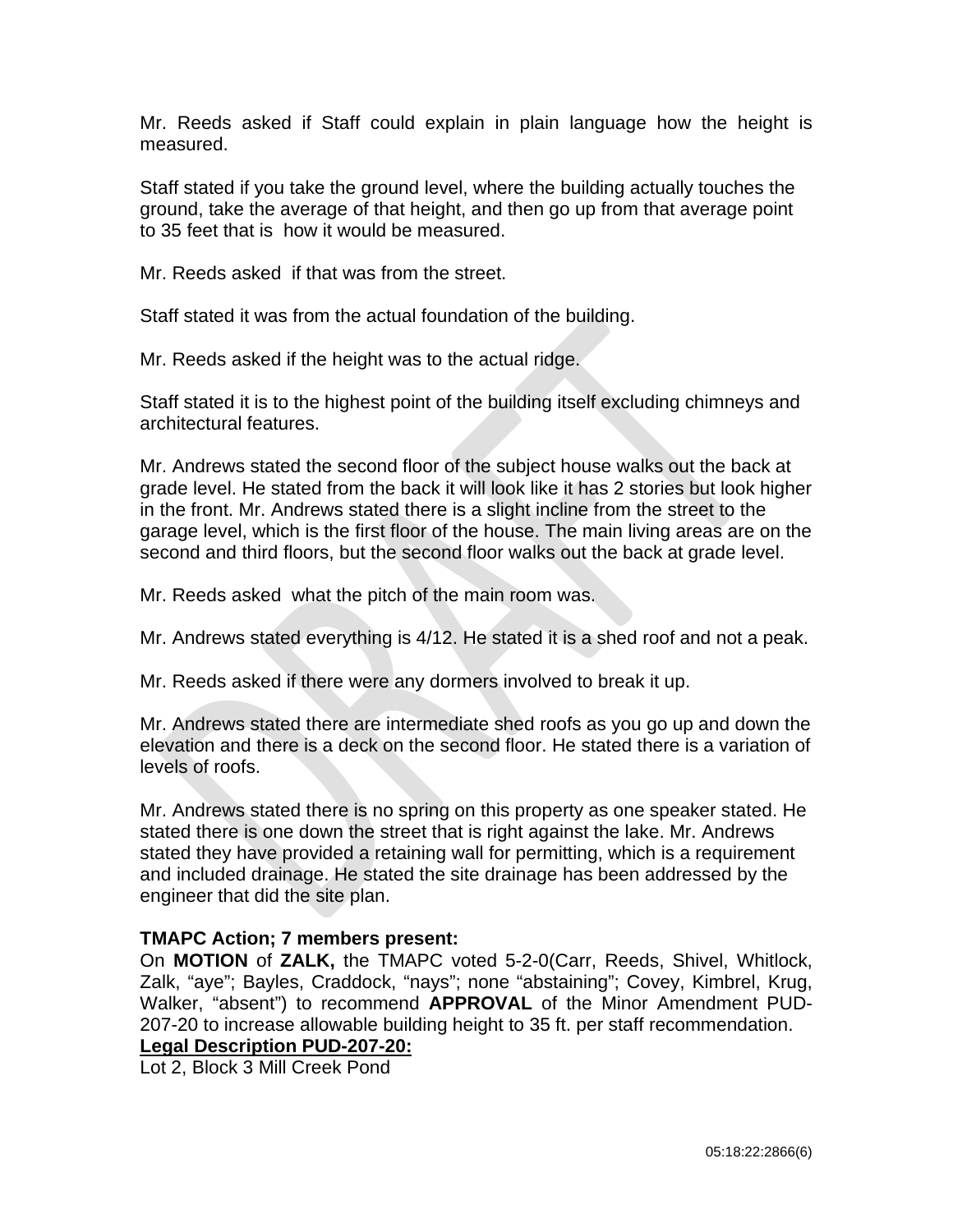\* \* \* \* \* \* \* \* \* \* \* \*

**4. Z-7649 Kelsey Pierce** (CD 5) Location: West of the northwest corner of East 21st Street South and South Memorial Drive requesting rezoning from **CS and RM-1 to CG with optional development plan** 

## **STAFF RECOMMENDATION: SECTION I: Z-7649**

**DEVELOPMENT CONCEPT:** The immediate goal for this request is to allow an Animal Service business that including boarding or shelters, grooming and a veterinary clinic. The north portion of the subject tract is zoned RM-1 and the remainder is zoned CS. Neither of the zoning categories allows that service without rezoning.

## **DETAILED STAFF RECOMMENDATION:**

CG zoning without the optional development plan allows uses that are not compatible with the surrounding properties and are not consistent with the existing budling styles on the site however,

The CG district is primarily intended to accommodate established commercial uses, while providing protection to adjacent residential areas and accommodate the grouping of compatible commercial and light industrial uses and,

The Neighborhood Center land use designation is intended to accommodate pedestrian and local traffic. The development plan outlined in Section II is intended to help integrate the proposed uses in a way that improves pedestrian and local traffic conditions adjacent to a multi modal corridor street. The development plan also provides a meaningful buffer adjacent to residential areas and,

The development plan included in Section II below provides use limitations and site development standards that are consistent with the development plan provisions of the Tulsa Zoning Code and supports meaningful opportunities for long range redevelopment and,

Site improvements required on the site adjacent to  $21^{st}$  Street are consistent with the major street and highway plan and the landscape provisions of the Tulsa Zoning code therefore,

Staff recommends Approval of Z-7649 to rezone property from CS and RM-1 to CG but only with the provisions of the delopment plan identified in Section II as follows:

## **SECTION II: Z-7649 OPTIONAL DEVELOPMENT PLAN STANDARDS:**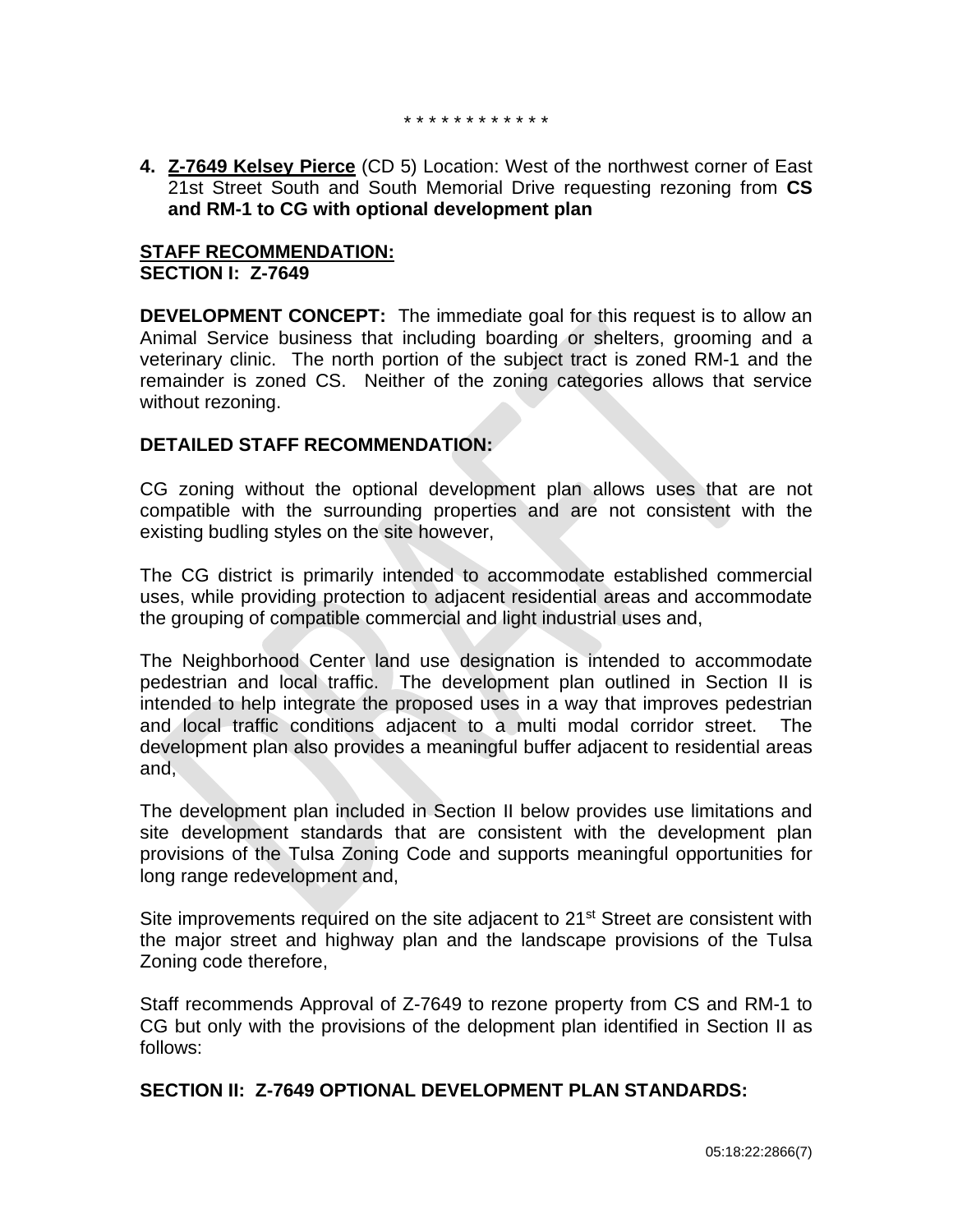The optional development plan standards will conform to the provisions of the Tulsa Zoning Code for development in a Commercial General (CG) district with its supplemental regulations except as further refined below. All use categories, subcategories or specific uses and building types that are not listed in the following permitted list are prohibited.

## PERMITTED USE CATEGORIES, SUBCATEGORIES AND SPECIFIC USES:

Residential Use Category:

Household Living (only if allowed in residential building types included below)

- Two households on a single lot
- Three or more households on a single lot

Group Living:

- Assisted living facility
- Community group home
- Convent/monastery/novitiate
- Elderly/retirement center  $\mathcal{L}^{\text{max}}$
- Life care retirement center

Public, Civic and Institutional:

- Day care
- Hospital
- Library or cultural exhibit
- $\mathbf{L}^{\text{max}}$ Religious assembly
- Safety Service
- **School**
- Utilities and public service facility
	- o Minor
	- o Major
	- Wireless communication facility (Freestanding tower and Building or tower-mounted antenna)

Commercial Use Category:

- Animal services
	- o Boarding or shelter
	- o Grooming
	- o veterinary
- Assembly and Entertainment (Other Indoor, small up to 250-person capacity)
- Broadcast or recording studio
- Commercial Service
	- o Building service
	- o Business support service
	- o Consumer maintenance/repair service
	- o Personal improvement service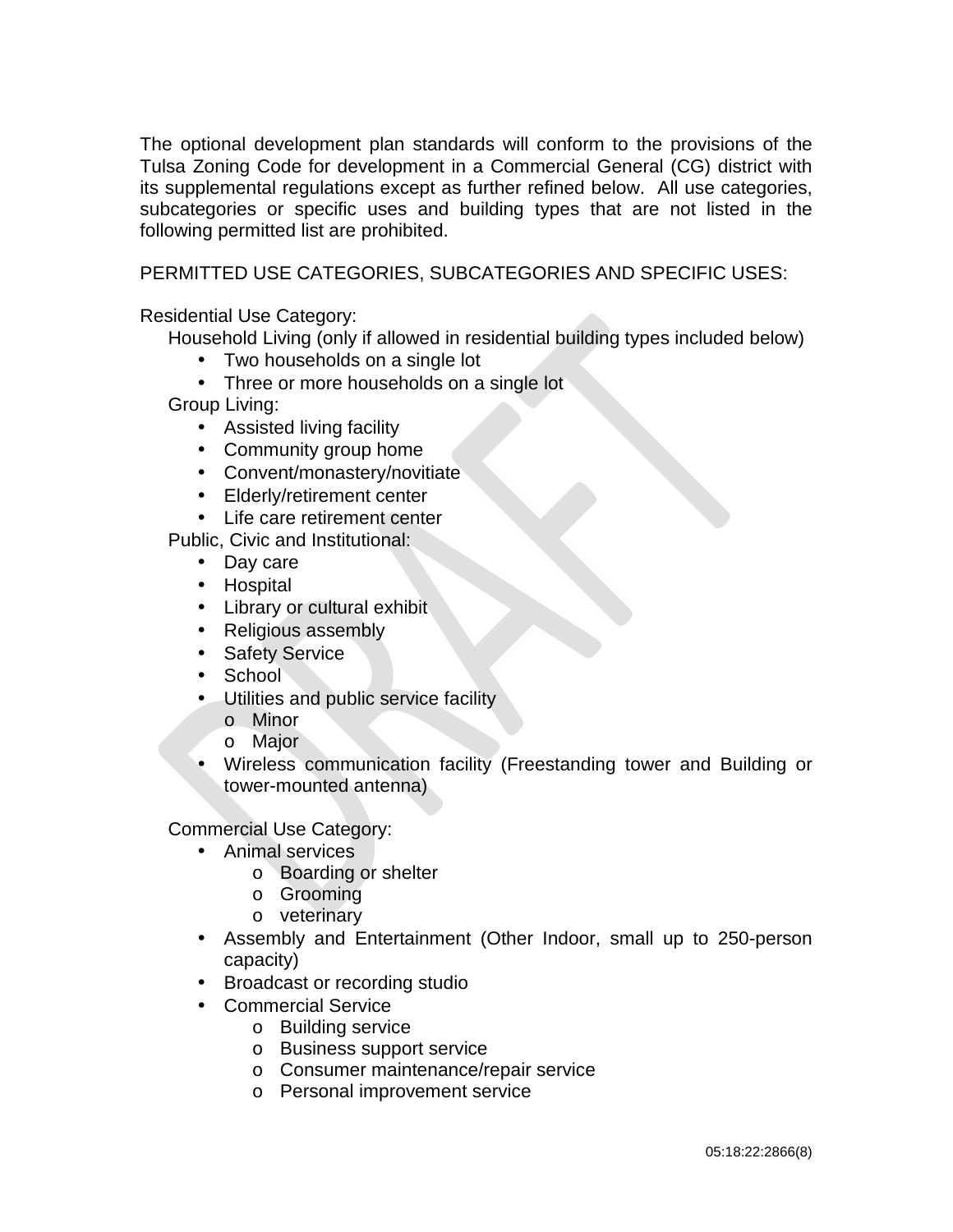- $\mathbf{L}^{\text{max}}$ Financial Services
- Funeral or mortuary service
- Office:
	- o Business or professional office
	- o medical, dental or health practitioner office
- Parking, Non-accessory
- Restaurant and bar
	- o Restaurant
- Retail Sales:
	- o Building supplies and equipment
	- o consumer shopping goods
	- o convenience goods
	- o grocery store
	- o small box discount store,
	- o medical marijuana dispensary
- Studio, artis, or instructional service
- Trade school

Agricultural Use Category:

- Community Garden  $\mathbf{r}$
- Farm, market- or community supported  $\mathbf{r}$

Permitted Residential Building Types:

- Household Living
	- Two households on a single lot
		- o Mixed-use building
		- o Vertical mixed-use building
	- Three or more households on a single lot
		- o Mixed-use building
		- o Vertical mixed-use building

Site Development Standards:

The concept development plan illustrates a landscape buffer along the east boundary of the subject tract and extends approximately 120 feet from the northeast corner to the rear of the existing building. That landscape area must meet or exceed the following minimum standards for outdoor boarding and shelter areas.

- Pets are not allowed within 10 feet of the east boundary.
- $\mathbf{r}$ A landscape buffer along the east boundary of the subject tract shall be installed and maintained where the subject property abuts multifamily development and where the abutting property is Zoned RM-2.
- Evergreen shrubs and trees shall meet or exceed the minimum standard for an F1 Screen with a minimum width of 10 feet. Shrubs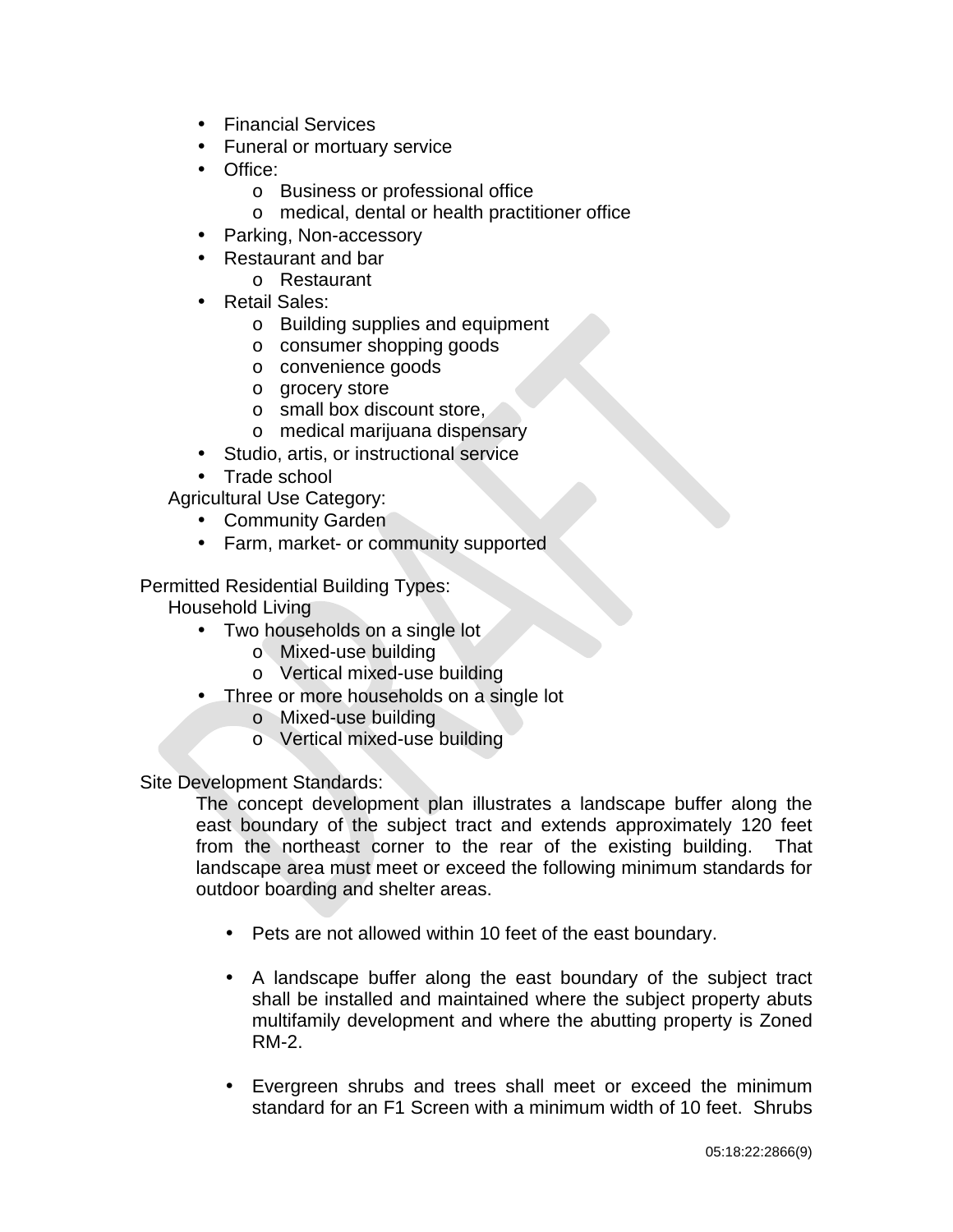shall be planted and installed in the buffer area with a minimum installed height of 36 inches and maximum spacing of 6 feet. Trees shall be installed with a minimum height of 12 feet and maximum spacing of 25 feet in the landscape buffer area.

- A screening fence or wall with a minimum height of 6 feet shall be installed in the landscape buffer areas.
- $\mathcal{L}^{(1)}$ As an alternative: A masonry screening wall may be used to meet the screening requirements and reduce the landscape area to a minimum of 5 feet. In that instance the shrubs are not required but evergreen trees are required with a maximum spacing of 25 feet in the landscape buffer area.

Vehicular Use area requirements:

- The building permit plans for the pet play yard area, and rear  $\mathbf{r}$  . parking area additions to the site shall include modifications to the front parking area. Those improvements will include removing pavement from the street right of way and installing a vehicular use buffer on the lot as required by Section 65 of the Tulsa zoning code.
- The occupancy of the modified space for outdoor play areas will not be approved until those parking improvements are installed.

## **SECTION III:Supporting Documentation**

## **Neighborhood Engagement:** (Applicant Summary)

On January 13, 2022, Alta Vista Real Estate Partnership LLC and its tenant, Alta Vista Animal Hospital ("Alta Vista"), sent a notice via mail to all neighboring property owners within at least a 300-foot radius of the subject property. The letter outlined Alta Vista's intent to seek rezoning of its property. The notice summarized the proposed rezoning matter and notified the owners of the Alta Vista's neighborhood gathering on February 5, 2022, to answer any questions and address any concerns of the neighboring property owners.

On February 2, 2022, Alta Vista sent an additional notice to the same property owners confirming their intent to host the neighborhood gathering on February 5, 2022.

On February 5,2022, Alta Vista hosted the neighborhood gathering. They displayed multiple visual depictions of the changes to the subject property and plans for improvements to the property and the boarding services it would offer if the rezoning is approved by the City of Tulsa. The property owner, other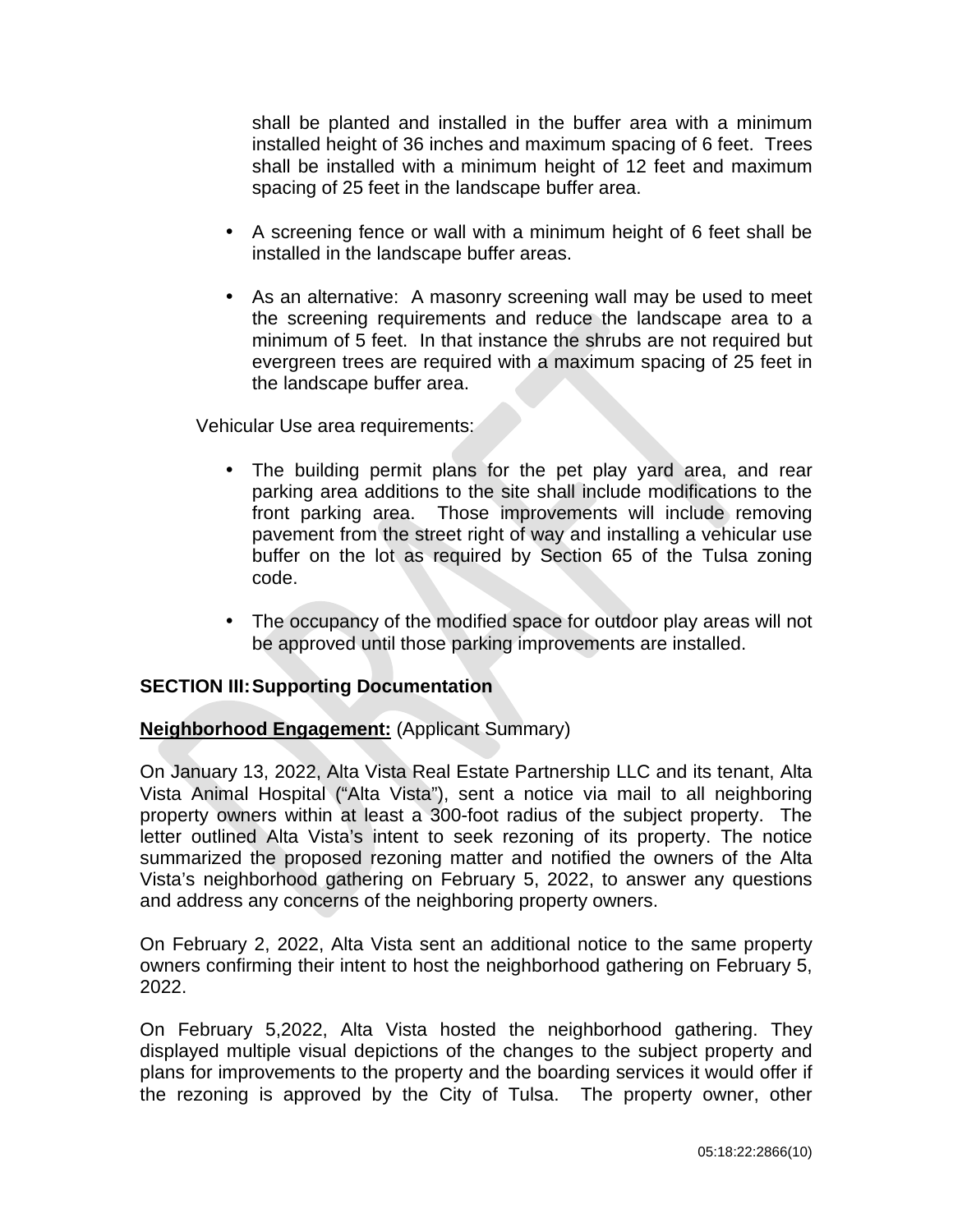managers of the property, employees of Alta Vista, and Alta Visa's legal counsel were present to answer questions from the surrounding property owners. Despite Alta Vista's efforts to get the word out about the meeting, no one attended this gathering to ask any questions or express any concerns.

Even though no one attended the gathering, Alta Vista has received multiple positive communications from the surrounding community since it sent notices on January 13, 2022. Many individuals have stated they will be writing to the Tulsa Metropolitan Area Planning Commission recommending approval of the rezoning. As far as currently known, Alta Vista has received no negative comments or concerns about this rezoning matter.

## **RELATIONSHIP TO THE COMPREHENSIVE PLAN:**

*Staff Summary: CG zoning with the optional development plan is consistent with the Neighborhood Center concept represented in the Tulsa Comprehensive Plan.*

## **Land Use Vision:**

## *Land Use Plan map designation***:** Neighborhood Centers

This land use designation should include small-scale, one to three story mixeduse areas intended to serve nearby neighborhoods with retail, dining, and services. They can include apartments, condominiums, and townhouses, with small lot single family homes at the edges. These are pedestrian-oriented places served by transit, and visitors who drive can park once and walk to number of destinations.

## *Areas of Stability and Growth designation***:** Area of Growth

An area of growth is a designation to direct the allocation of resources and channel growth to where it will be beneficial and can best improve access to jobs, housing, and services with fewer and shorter auto trips. Areas of Growth are parts of the city where general agreement exists that development or redevelopment is beneficial. As steps are taken to plan for, and, in some cases, develop or redevelop these areas, ensuring that existing residents will not be displaced is a high priority. A major goal is to increase economic activity in the area to benefit existing residents and businesses, and where necessary, provide the stimulus to redevelop.

Areas of Growth are found throughout Tulsa. These areas have many different characteristics but some of the more common traits are close proximity to or abutting an arterial street, major employment and industrial areas, or areas of the city with an abundance of vacant land. Also, several of the Areas of Growth are in or near downtown. Areas of Growth provide Tulsa with the opportunity to focus growth in a way that benefits the City as a whole. Development in these areas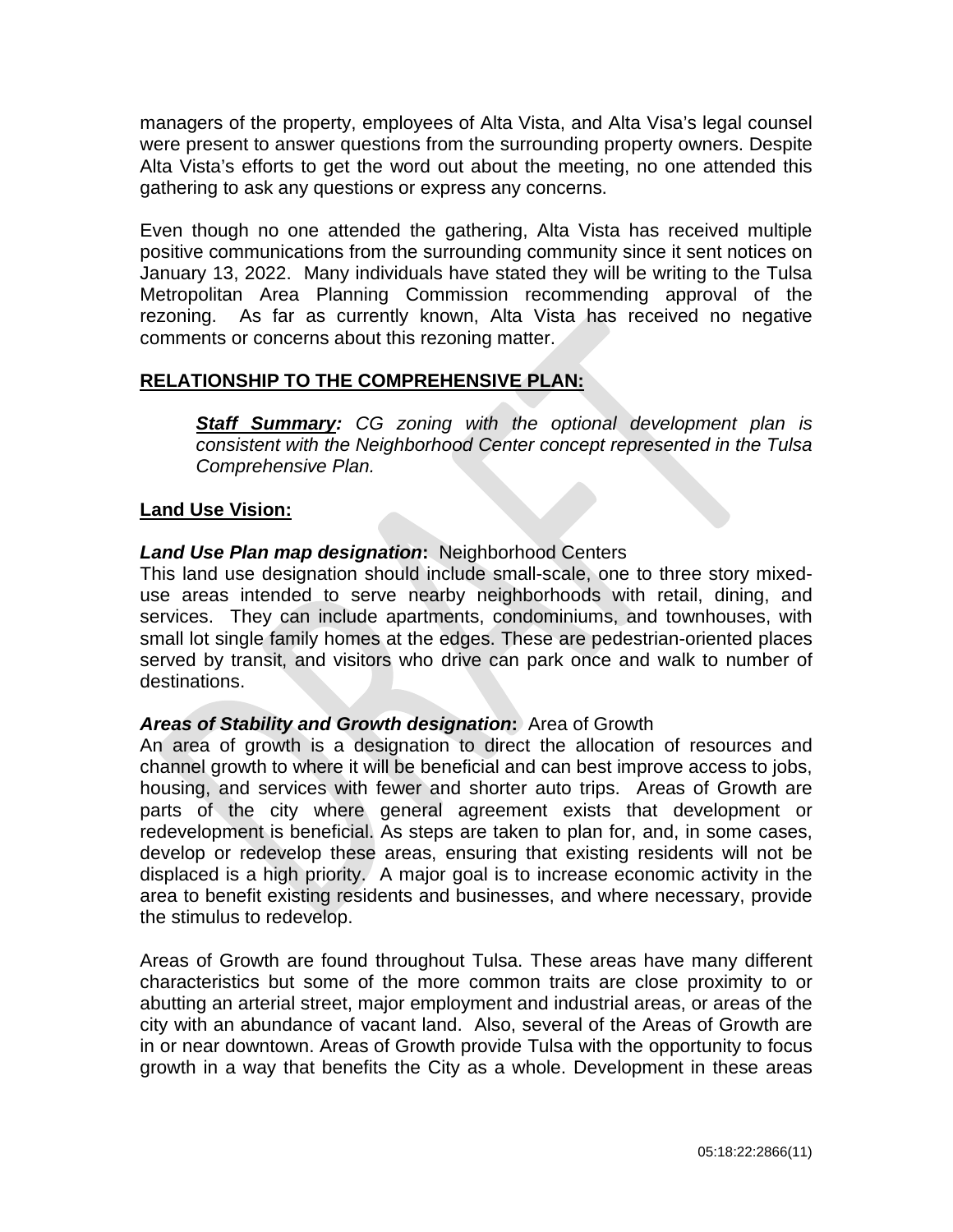will provide housing choice and excellent access to efficient forms of transportation including walking, biking, transit, and the automobile."

# **Transportation Vision:**

#### *Major Street and Highway Plan***:**

East 21st Street South is considered a multi-modal corridor. Future development should emphasize plenty of travel choices such as pedestrian, bicycle and transit use. Multimodal streets are located in high intensity mixed-use commercial, retail, and residential areas with substantial pedestrian activity. These streets are attractive for pedestrians and bicyclists because of landscaped medians and tree lawns. Multimodal streets can have on-street parking and wide sidewalks depending on the type and intensity of adjacent commercial land uses. Transit dedicated lanes, bicycle lanes, landscaping and sidewalk width are higher priorities than the number of travel lanes on this type of street. To complete the street, frontages are required that address the street and provide comfortable and safe refuge for pedestrians while accommodating vehicles with efficient circulation and consolidated-shared parking.

Streets on the Transportation Vision that indicate a transit improvement should use the multi-modal street cross sections and priority elements during roadway planning and design.

#### *Trail System Master Plan Considerations***:** None

**Small Area Plan:** None

**Special District Considerations:** None

#### **Historic Preservation Overlay:** None

## **DESCRIPTION OF EXISTING CONDITIONS:**

*Staff Summary: The site is developed with a single-story commercial building and surface parking. The north side of the property is partially zoned RM-1 and undeveloped.*

*STREEVIEW FROM SOUTHWEST LOOKING NORTHEAST*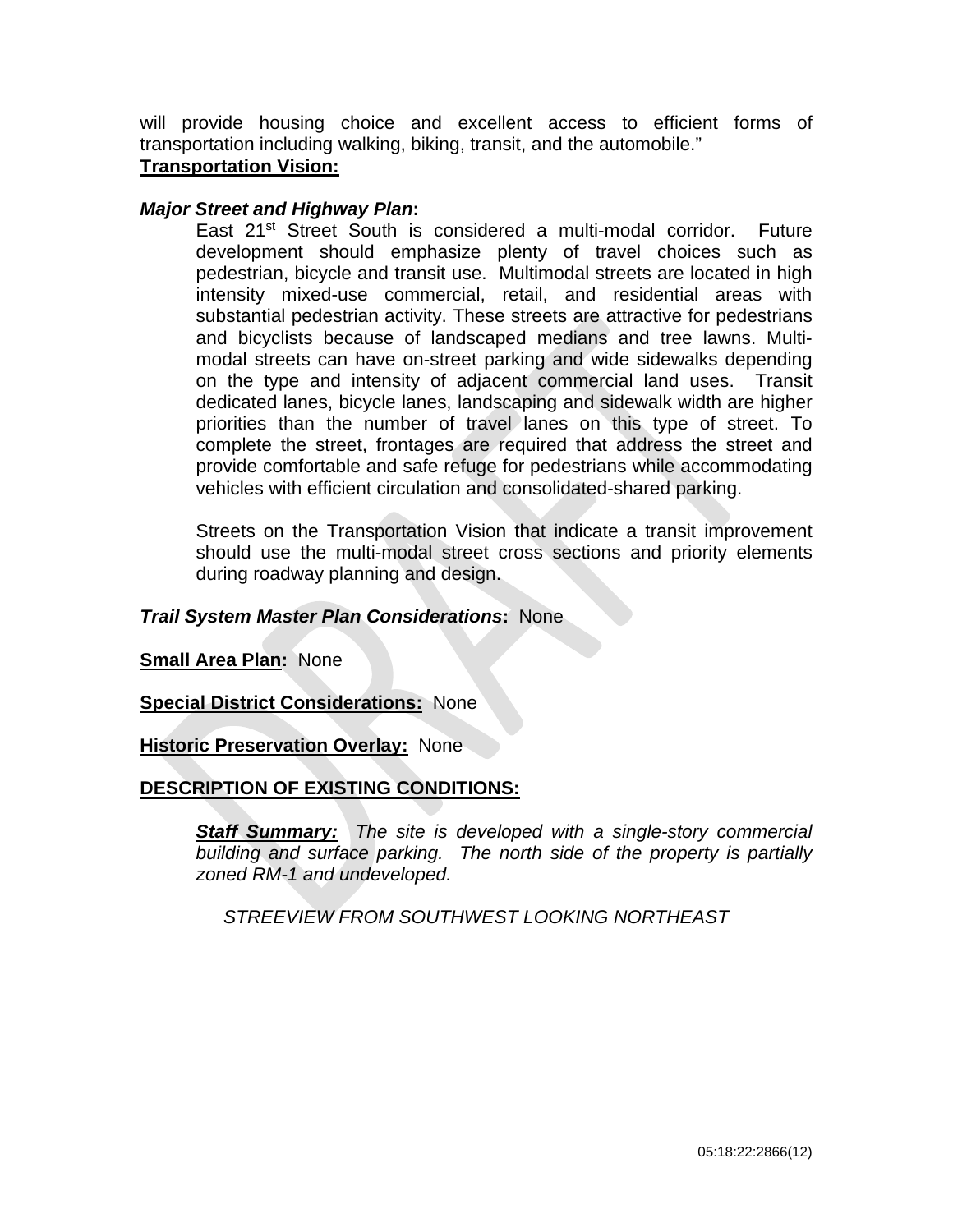

**Environmental Considerations:** None that would accept site redevelopment

## **Streets:**

| <b>Existing Access</b>             | <b>MSHP Design</b>                                                                     | <b>MSHP R/W</b> | <b>Exist. # Lanes</b> |
|------------------------------------|----------------------------------------------------------------------------------------|-----------------|-----------------------|
| East 21 <sup>st</sup> Street South | <b>Secondary Arterial</b><br>with Multi Modal<br><b>Corridor street</b><br>designation | 100 feet        |                       |

# **Utilities:**

The subject tract has municipal water and sewer available.

# **Surrounding Properties:**

| <b>Location</b> | <b>Existing</b><br><b>Zoning</b> | <b>Existing Land</b><br><b>Use</b><br><b>Designation</b> | Area of<br><b>Stability or</b><br><b>Growth</b> | <b>Existing Use</b>                                         |
|-----------------|----------------------------------|----------------------------------------------------------|-------------------------------------------------|-------------------------------------------------------------|
| <b>North</b>    | <b>RM-1</b>                      | Existing<br>Neighborhood                                 | <b>Stability</b>                                | Large Lot Residential                                       |
| East            | RM-2 and CS                      | Neighborhood<br>Center                                   | Growth                                          | Multifamily and<br>commercial strip<br>center               |
| South           | $RS-3$                           | Existing<br>Neighborhood                                 | <b>Stability</b>                                | <b>Single Family across</b><br>East 21 <sup>st</sup> Street |
| West            | CS                               | Neighborhood<br>Center                                   | Growth                                          | Commercial auto<br>sales                                    |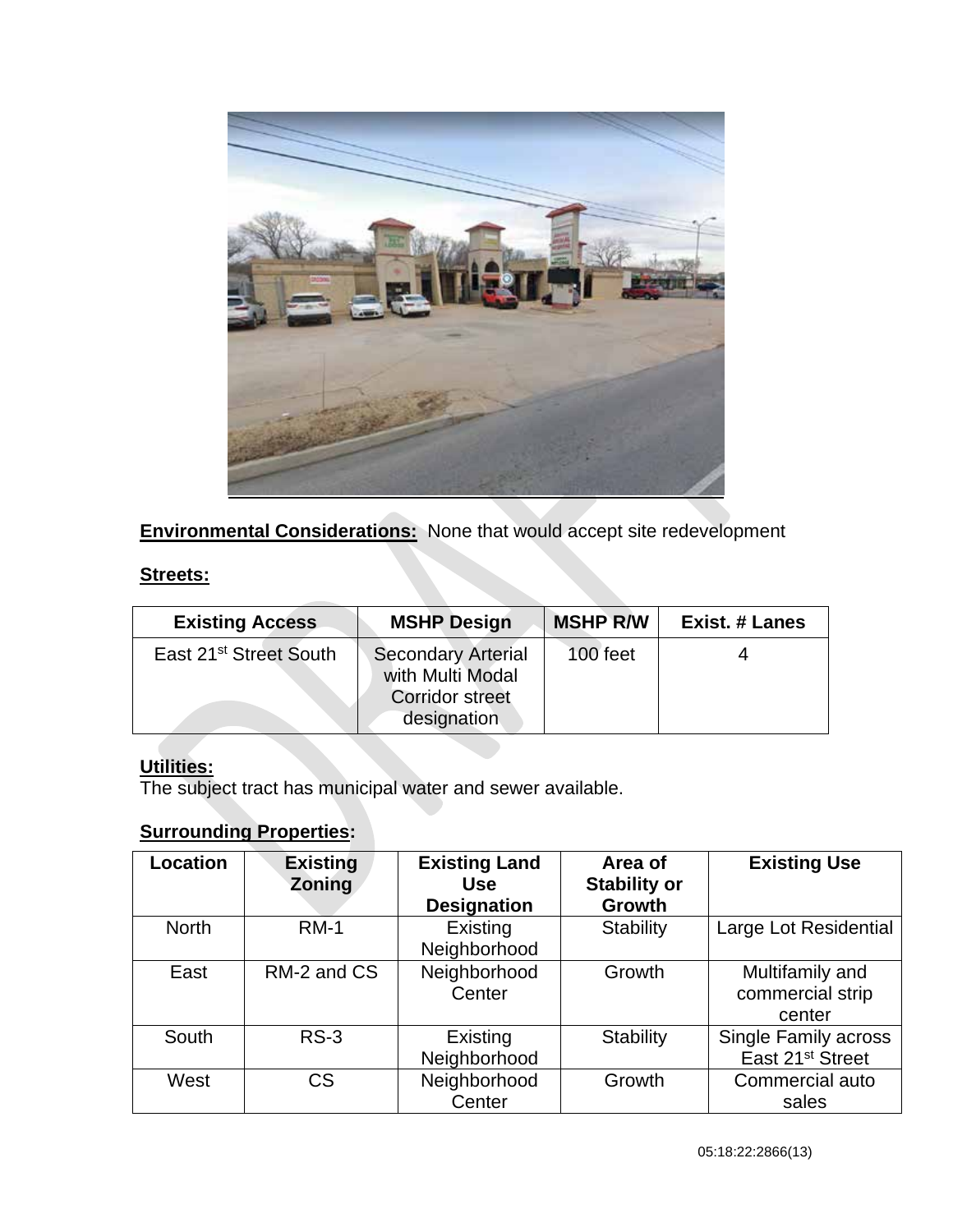# **SECTION III: Relevant Zoning History**

## **History: Z-7649**

**ZONING ORDINANCE:** Ordinance number 11816 dated June 26, 1970, established zoning for the subject property.

## *Subject Property:*

**BOA-21385 February 2012:** The Board of Adjustment **approved** a *Variance* to permit a sign with an electronic message center to be located less than 200 feet from a designated residential area or district (Section 1221.C.2.c), on property located at 7717 East 21st Street.

**BOA-7353 March 1972:** The Board of Adjustment **approved** a *Variance* to modify the setback requirements to permit the erection of a building 90' from the centerline of 21<sup>st</sup> Street (Ordinance requires 110') as per plot plan, on property located at 7717 East 21<sup>st</sup> Street.

## *Surrounding Property:*

**BOA-22831 January 2020:** The Board of Adjustment **approved** a *Verification* of the 1,000-foot spacing requirement for a medical marijuana dispensary from another medical marijuana dispensary, on property located at 7727 East 21<sup>st</sup> Street South.

**BOA-21292 July 2011:** The Board of Adjustment **approved** a *Special Exception*  to permit Automobile Sales (Use Unit 17) in a CS district; & a Special Exception to modify the screening requirement from an abutting R district along  $77<sup>th</sup>$  East Avenue & a Variance to permit the display of vehicles offered for sale within 300 ft. of an adjoining R district, on property located at 7701 East 21<sup>st</sup> Street.

**BOA-8922 March 1976:** The Board of Adjustment **approved** a *Special Exception* to permit modification of the screening requirements where the purpose of the screening requirements cannot be achieved; & a Variance of the front setback requirement from 110' to 99 to permit a cashier's building in a CS District, on property located at 7701 East 21<sup>st</sup> Street.

**BOA-7317 February 1972:** The Board of Adjustment **approved** a *Variance* to permit erecting two signs with 65 sq. ft. of surface area in an RM-1 District (Ordinance permits one sign 32 sq. ft.), on property located at 7625 East 21<sup>st</sup> Street.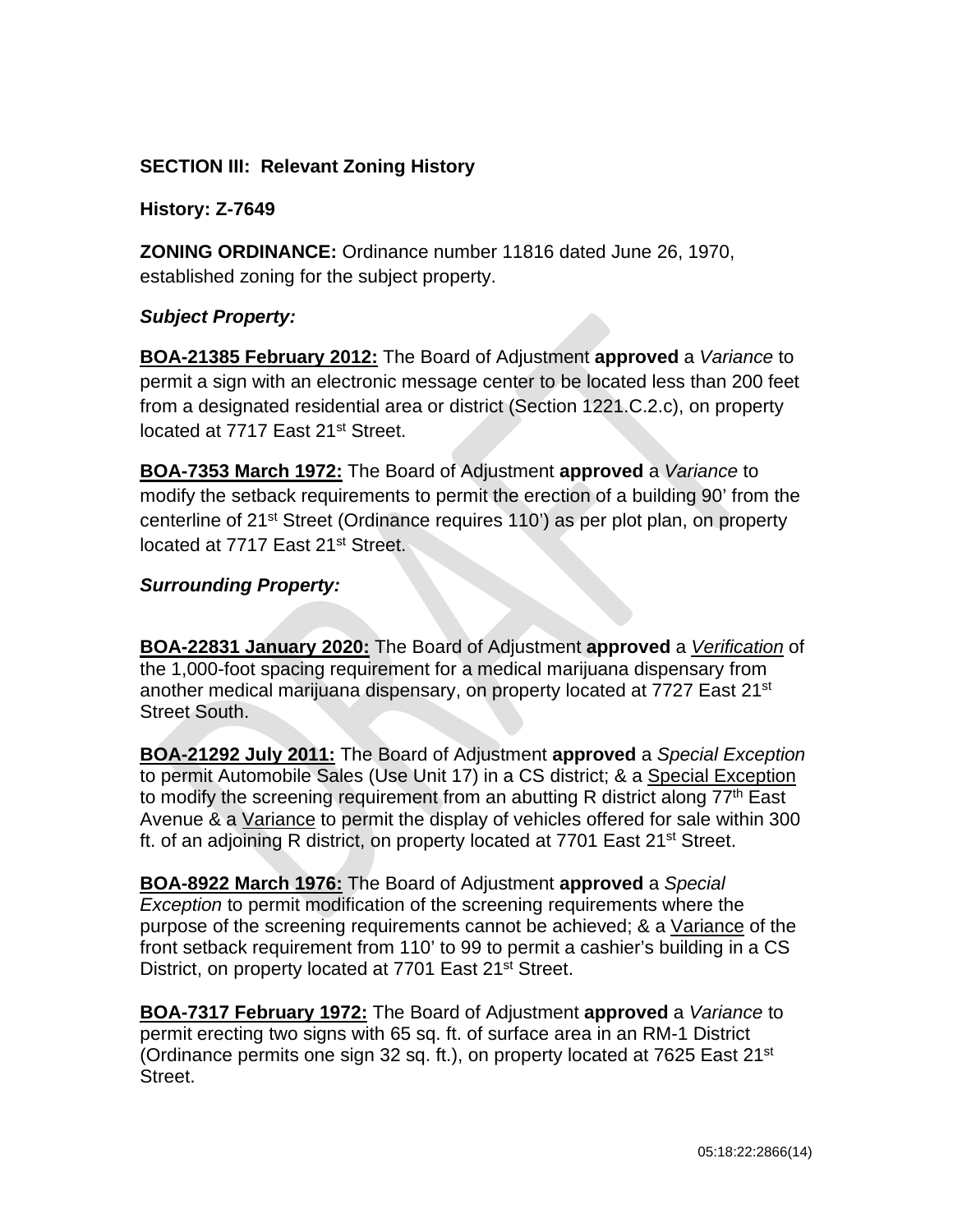**BOA-6877 January 1971:** The Board of Adjustment **approved** a *Variance* to permit erecting 208 units on one lot in an RM-1 district, on property located at 7600 block on East 21<sup>st</sup> Street.

**BOA-5549 December 1967:** The Board of Adjustment **denied** a *Variance* to permit operation of a sales office, on property located at 7734 East 21<sup>st</sup> Street.

Staff requested a continuance to June 1, 2022

#### **TMAPC Action; 7 members present:**

On **MOTION** of **CRADDOCK,** the TMAPC voted 7-0-0(Bayles, Carr, Craddock, Reeds, Shivel, Whitlock, Zalk, "aye"; no "nays"; none "abstaining"; Covey, Kimbrel, Krug, Walker, "absent") to **CONTINUE** Item Z-7649 to June 1, 2022.

\* \* \* \* \* \* \* \* \* \* \* \*

**5. CZ-531 Michael Martin** (County) Location: North of the northeast corner of East 126th Street North and North Garnett Road requesting rezoning from **AG to IM** to permit industrial uses

#### **STAFF RECOMMENDATION: SECTION I: CZ-531**

**DEVELOPMENT CONCEPT:** The applicant is proposing to rezone from AG to IM to permit industrial uses on the subject lot.

The applicant intends to develop the site in two phases. The first phase is to consist of an industrial storage area on the eastern portion of the lot as shown on the renderings provided by the applicant. The second phase will be enclosed industrial spaces as shown on the floor plan provided by the applicant. The land use for the site is designated as Industrial in the Tulsa County Comprehensive Plan. This proposal would be compatible with that designation.

## **DETAILED STAFF RECOMMENDATION:**

The IM District is designed to group together a wide range of industrial uses, which may produce moderately objectionable environmental influences in their operation and appearance. CZ-531 contemplates rezoning this site from AG to IM which is consistent with the Industrial land use designation of the Tulsa County Comprehensive Plan and,

The allowed uses in an IM district will have little environmental impact on surrounding properties therefore,

## **Staff recommends Approval of CZ-531 to rezone property from AG to IM.**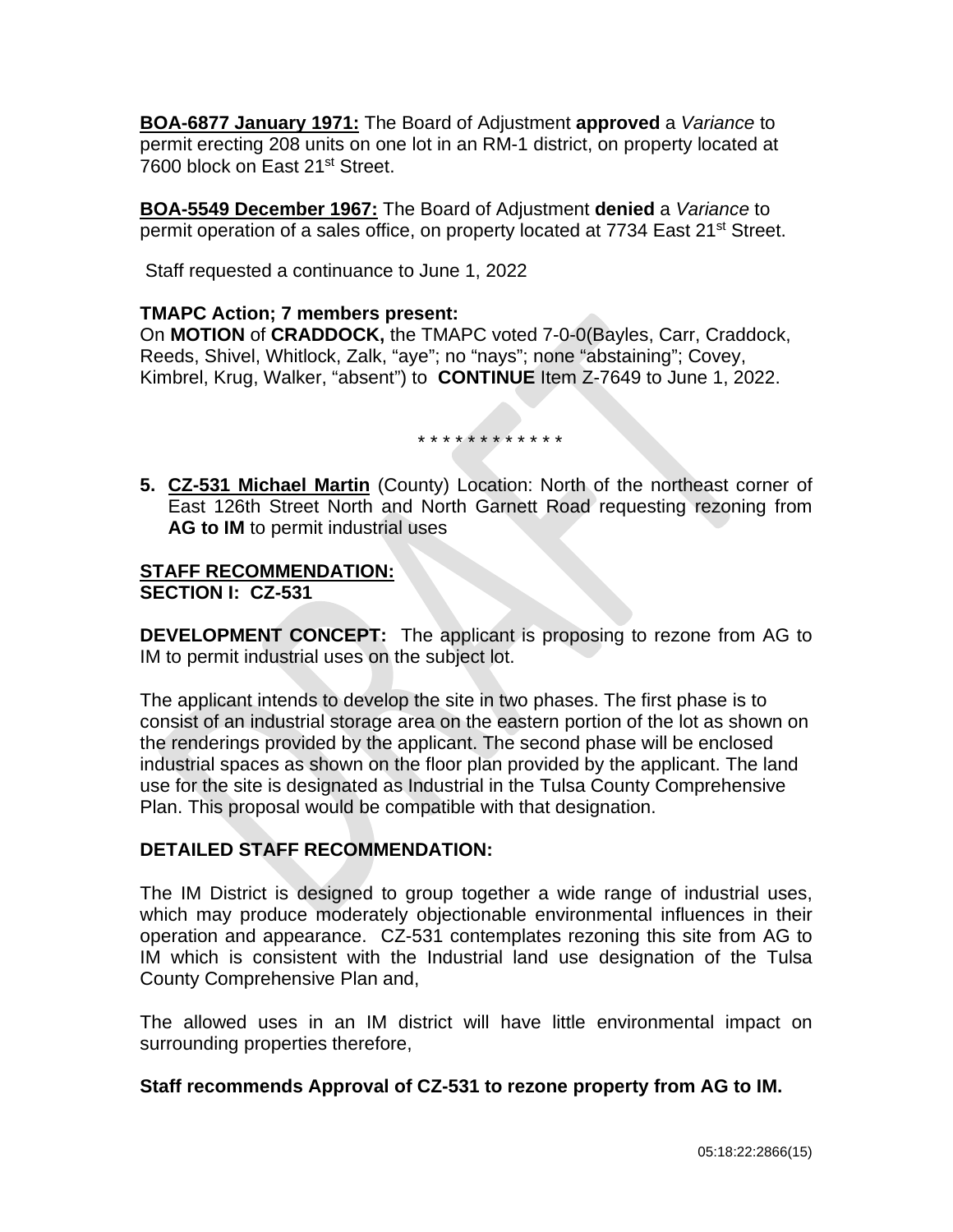#### SECTION II: Supporting Documentation

#### RELATIONSHIP TO THE COMPREHENSIVE PLAN:

#### *Staff Summary:*

*The site is located within the fenceline of the City of Collinsville. The City of Collinsville 2030 Comprehensive Plan was adopted as part of the Tulsa County Comprehensive Plan on September 9, 2019. The planning process for the update of the 2030 Plan was developed by the City Planning Staff and Planning Commission and formalized by the City Commission. Citizen participation in the planning process was sought in a variety of ways. General coverage was given in the local Collinsville News regarding the initiation and progress of the study. The Steering Committee was appointed by the City Commission and included elected and appointed officials and citizen representatives of the business and lay community. The committee hosted public forums and conducted an online public survey to solicit input on planning and land use related matters pertaining to the update.*

#### Land Use Vision:

*Land Use Plan map designation*: Industrial

*Industrial areas form basic employment and economic development centers for the residents of Collinsville and the planning area. The external impacts industrial uses have on abutting less-intense areas must be considered along with the special needs of industrial areas for access and transportation, water, sewer, and electric services.*

*Areas of Stability and Growth designation*: N/A

#### Transportation Vision:

*Major Street and Highway Plan*: N 113<sup>th</sup> E Ave is designated as a Secondary Arterial

*Trail System Master Plan Considerations*: The GO Plan recommends a shared path as well as indicates a Sidewalk Gap along N 113<sup>th</sup> E Ave.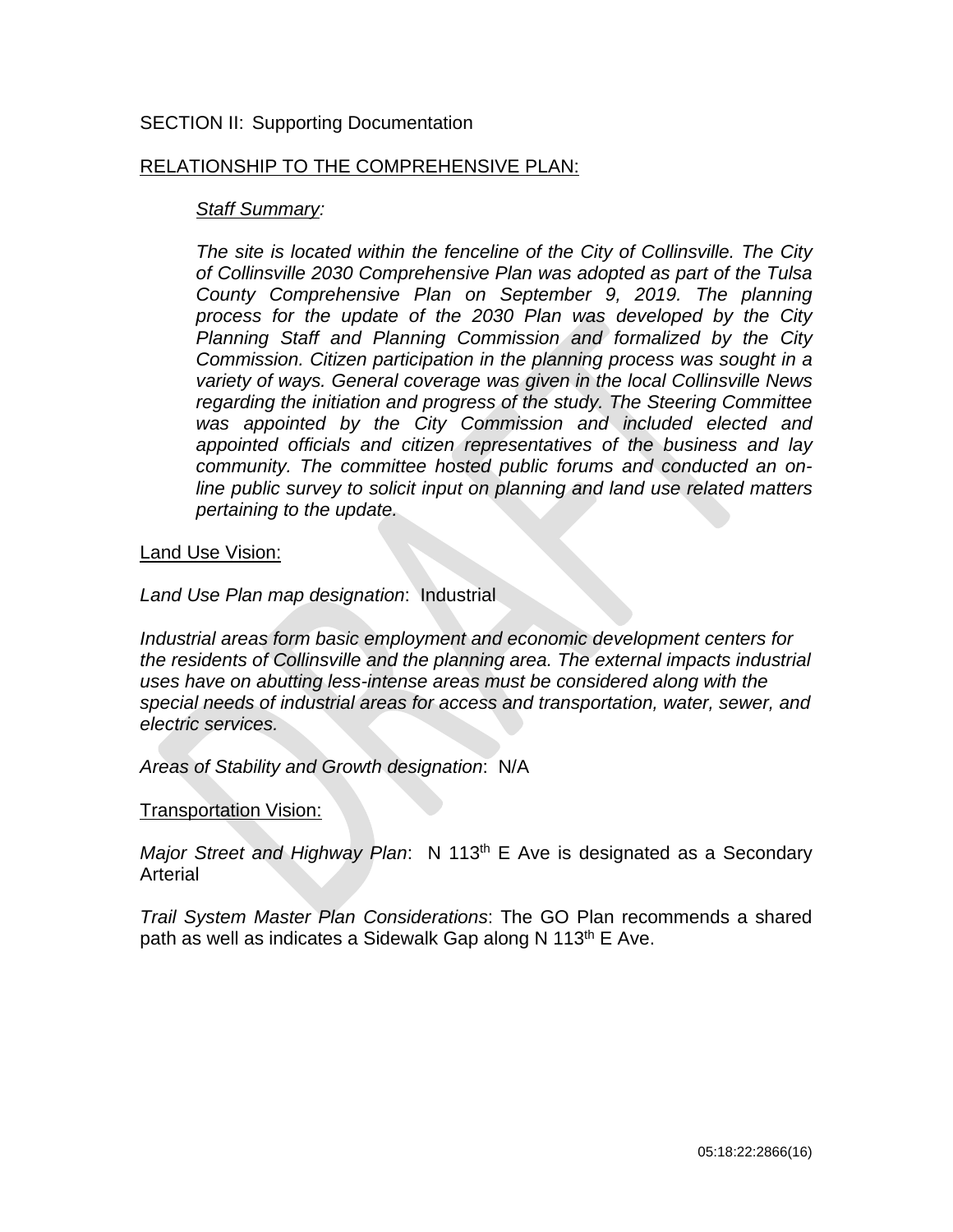## Small Area Plan: None

## **Special District Considerations: None**

## **Historic Preservation Overlay: None**

## DESCRIPTION OF EXISTING CONDITIONS:

## *Staff Summary: The site is currently vacant, forested land.*

## Environmental Considerations: None

Streets:

| <b>Existing Access</b>     | <b>MSHP Design</b>        | <b>MSHP R/W</b> | Exist. # Lanes |
|----------------------------|---------------------------|-----------------|----------------|
| N 113 <sup>th</sup> E Ave  | <b>Secondary Arterial</b> | 100 Feet        |                |
| $E$ 130 <sup>th</sup> St N | <b>None</b>               | N/A             |                |

## Utilities:

The subject tract has municipal water and sewer available.

#### **Surrounding Properties:**

| Location | <b>Existing Zoning</b> | <b>Existing Land</b><br>Use | Area of<br>Stability or | <b>Existing Use</b>           |
|----------|------------------------|-----------------------------|-------------------------|-------------------------------|
|          |                        | Designation                 | Growth                  |                               |
| North    | ΙM                     | Industrial                  | N/A                     | Industrial                    |
| South    | AG                     | Industrial                  | N/A                     | Single-Family/Auto<br>Salvage |
| East     | <b>IM/AG</b>           | Industrial                  | N/A                     | Single-<br>Family/Industrial  |
| West     | AG                     | Industrial                  | N/A                     | Vacant                        |

## **SECTION III: Relevant Zoning History**

## **History: CZ-531**

**ZONING ORDINANCE:** Resolution number 12875 dated July 12,1973 established zoning for the subject property.

## *Surrounding Property:*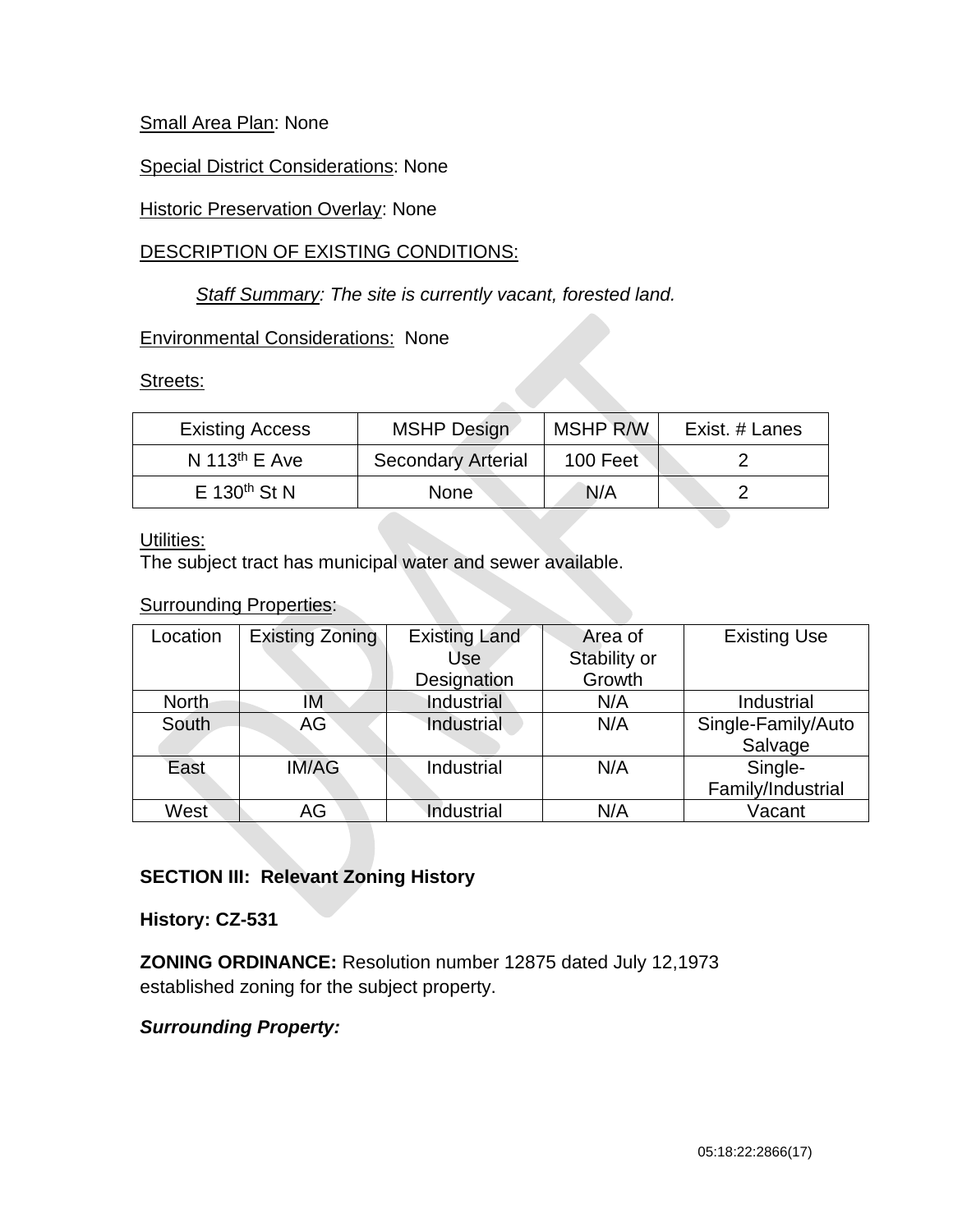**CBOA-848 November 1988:** The Board of Adjustment **approved** a *Special Exception* to permit storage of dismantled automobiles and trucks in an IM zoned district, on property located at North of NE/c 126<sup>th</sup> Street North and Highway 169.

**BOA-1798 March 2001:** The Board of Adjustment **denied** a *Special Exception* to permit an AG zoned district for Use Unit 20, (Commercial Recreation Paintball Field) & a *Variance* to permit 30 paved parking spaces; and an *Appeal of Administrative Official's Notice* to stop and remove all business activity and related equipment dated October 16, 2000, on property located at 12731 North 118<sup>th</sup> East Avenue.

**The applicant indicated his agreement with staff's recommendation.**

**There were no interested parties wishing to speak.**

## **TMAPC Action; 7 members present:**

On **MOTION** of **WHITLOCK,** the TMAPC voted 7-0-0(Bayles, Carr, Craddock, Reeds, Shivel, Whitlock, Zalk, "aye"; no "nays"; none "abstaining"; Covey, Kimbrel, Krug, Walker, "absent") to recommend **APPROVAL** of the IM zoning for CZ-531 per staff recommendation.

## **Legal Description for CZ-531:**

S/2 N/2 NW SW E OF R/W SEC 32 22 14 7.862ACS, , City of Tulsa, Tulsa County, State of Oklahoma

\* \* \* \* \* \* \* \* \* \* \* \*

**6. PUD-360-H Crunch Fitness** (CD 8) Location: Northwest corner of East 91st Street South and South Memorial Drive requesting a **PUD Major Amendment** to add Assembly and Entertainment Large to allowable uses to permit a fitness center

#### **STAFF RECOMMENDATION: SECTION I: PUD-360-H**

**DEVELOPMENT CONCEPT:** The applicant is proposing to add Assembly and Entertainment, Large (>250 person capacity) to the allowable uses of Development Area 2-A-1 of the PUD to permit a fitness center.

The current permitted uses in Development Area 2-A-1 are those permitted by right in the CS district. The proposed Assembly and Entertainment use is considered a special exception use in the City of Tulsa Zoning Code. A major amendment to the PUD is required to add the use due to the use being a special exception use. The applicant intends to operate a Crunch Fitness facility within Development Area 2-A-1.

## **DETAILED STAFF RECOMMENDATION:**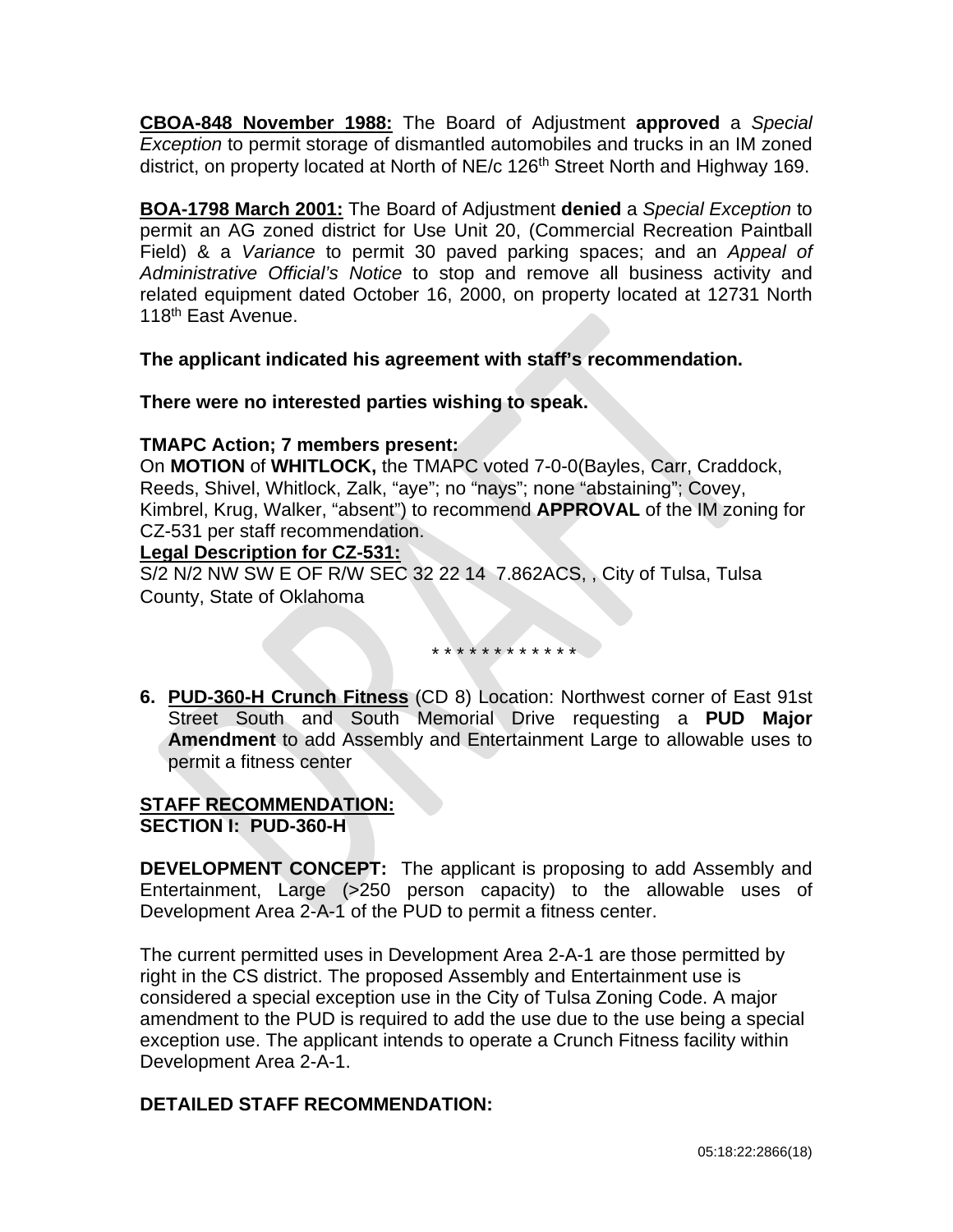PUD-360-H is consistent with the Town Center vision of the Tulsa Comprehensive Plan and,

PUD-360-H is consistent with the expected development of surrounding properties and,

All remaining development standards defined in PUD-360 and subsequent amendments shall remain in effect, therefore,

**Staff recommends Approval of PUD-360-H to add Assembly and Entertainment, Large, to the permitted uses of Development Area 2-A-1.** 

#### **SECTION II: Supporting Documentation**

#### RELATIONSHIP TO THE COMPREHENSIVE PLAN:

*Staff Summary: The site is designated as Town Center in the City of Tulsa Comprehensive Plan*

#### Land Use Vision:

*Land Use Plan map designation*: Town Center

Town Centers are medium-scale, one to five story mixed-use areas intended to serve a larger area of neighborhoods than Neighborhood Centers, with retail, dining, and services and employment. They can include apartments, condominiums, and townhouses with small lot single family homes at the edges. A Town Center also may contain offices that employ nearby residents. Town centers also serve as the main transit hub for surrounding neighborhoods and can include plazas and squares for markets and events. These are pedestrianoriented centers designed so visitors can park once and walk to number of destinations.

#### *Areas of Stability and Growth designation*: Area of Growth

The purpose of Areas of Growth is to direct the allocation of resources and channel growth to where it will be beneficial and can best improve access to jobs, housing, and services with fewer and shorter auto trips. Areas of Growth are parts of the City where general agreement exists that development or redevelopment is beneficial.

#### **Transportation Vision:**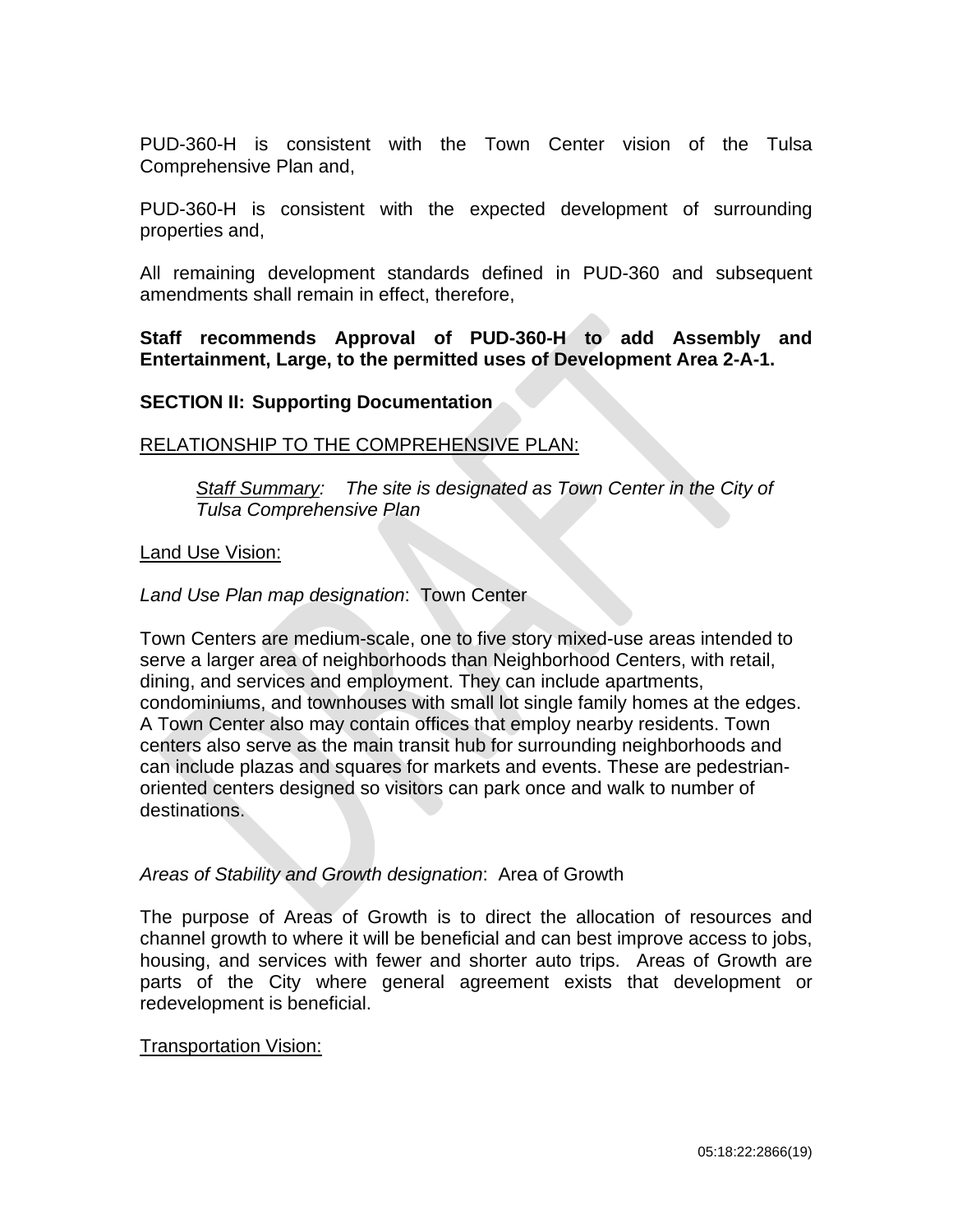*Major Street and Highway Plan*: E 91<sup>st</sup> St S is designated as a Secondary Arterial

*Trail System Master Plan Considerations*: A bike lane is suggested along E 91st St S. A sidewalk gap is shown to exist along the E 91<sup>st</sup> St S frontage.

## Small Area Plan: None

Special District Considerations: None

## **Historic Preservation Overlay: None**

## DESCRIPTION OF EXISTING CONDITIONS:

*Staff Summary: The site currently contains a retail shopping center*

## Environmental Considerations: None

#### Streets:

| <b>Existing Access</b>    | <b>MSHP Design</b>        | <b>MSHP R/W</b> | Exist. # Lanes |
|---------------------------|---------------------------|-----------------|----------------|
| S Memorial Dr             | <b>Primary Arterial</b>   | 120 Feet        |                |
| $E$ 91 <sup>st</sup> St S | <b>Secondary Arterial</b> | 100 Feet        |                |

## Utilities:

The subject tract has municipal water and sewer available.

## **Surrounding Properties:**

| Location     | <b>Existing Zoning</b>            | <b>Existing Land</b><br>Use | Area of<br>Stability or | <b>Existing Use</b>    |
|--------------|-----------------------------------|-----------------------------|-------------------------|------------------------|
|              |                                   | Designation                 | Growth                  |                        |
| <b>North</b> | AG/OL/PUD-<br>529                 | <b>Town Center</b>          | Growth                  | Self-Storage/Utilities |
| South        | <b>CS/PUD-360-</b><br>A/PUD-360-G | <b>Town Center</b>          | Growth                  | <b>Shopping Center</b> |
| East         | CS/RM-0/PUD-<br>360-E             | <b>Town Center</b>          | Growth                  | <b>Shopping Center</b> |
| West         | OL/RM-0/PUD-<br>360-E             | <b>Town Center</b>          | Growth                  | <b>Shopping Center</b> |

## **SECTION III: Relevant Zoning History**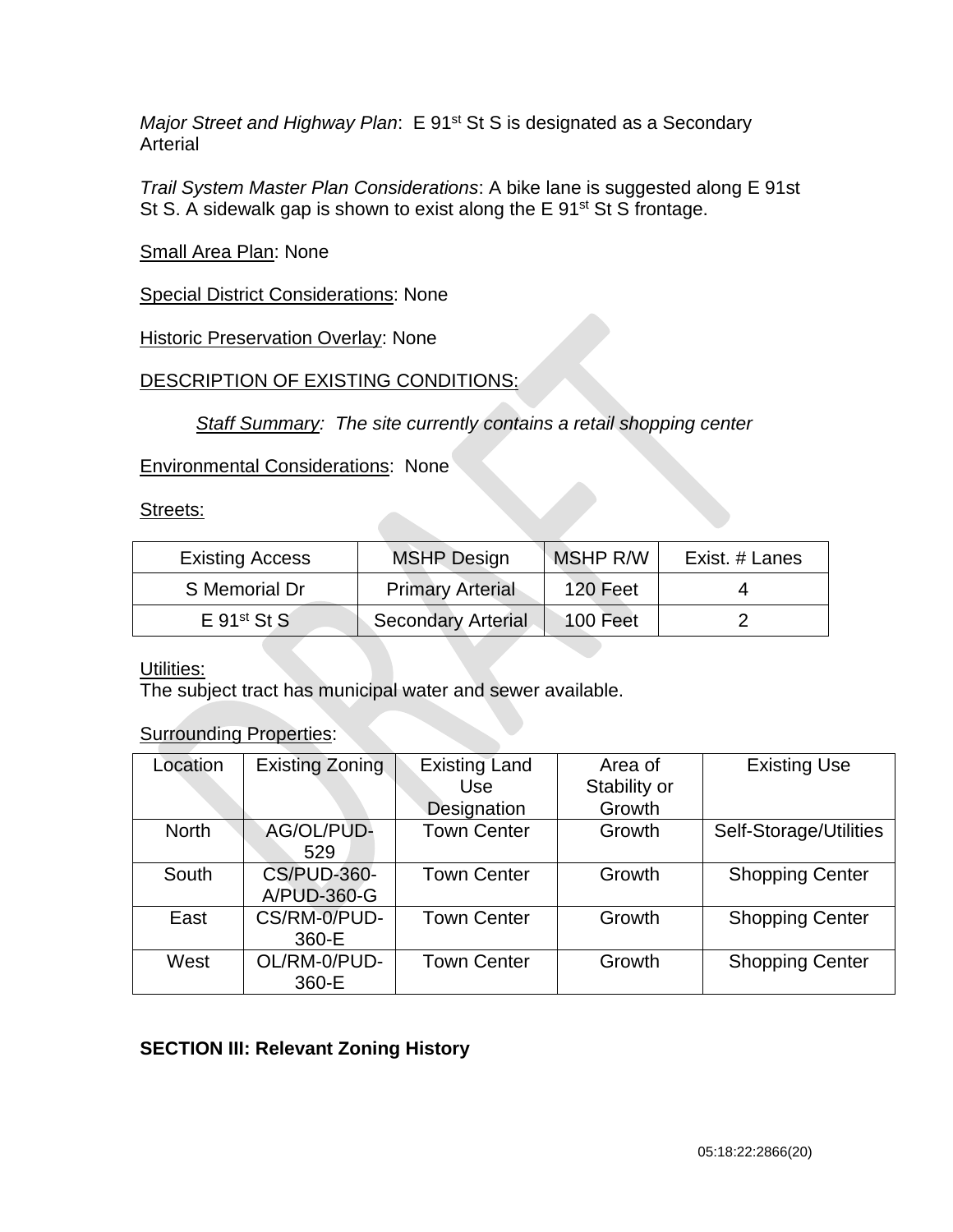**ZONING ORDINANCE:** Ordinance number 11829 dated June 26, 1970, established zoning for the subject property.

## *Subject Property:*

**PUD-360-E October 2008:** All concurred in **approval** of a proposed Major Amendment to PUD-360 on a 20+ acre tract of land to add a dog grooming and boarding facility (Use Unit 15) on property located north of the northwest corner of East 91<sup>st</sup> Street South and South Memorial Drive and part of the subject property.

**PUD-360-C April 2005:** All concurred in **approval** of a proposed Major Amendment to PUD-360 on a 20+ acre tract of land to allow a woman's health facility on property located north of the northwest corner of East 91<sup>st</sup> Street South and South Memorial Drive and part of the subject property.

**PUD-360-B February 2003:** All concurred in **approval** of a minor amendment to permit an hourly daycare center on property located north of the northwest corner of East 91<sup>st</sup> Street South and South Memorial Drive and part of the subject property.

**PUD-360-A September 1989:** All concurred in **approval** of a Major Amendment to a PUD to reduce the setbacks and required landscaped area within the original PUD-360 tract located on property located north of the northwest corner of East 91<sup>st</sup> Street South and South Memorial Drive and part of the subject property.

**PUD-360 August 1984:** All concurred in **approval** of a request to rezone a 20+ acre tract for commercial use, zoned CS/RM-0, on property located north of the northwest corner of East 91<sup>st</sup> Street South and South Memorial Drive and part of the subject property.

## *Surrounding Property:*

**PUD-448-A January 2017:** All concurred in **approval** to abandon PUD-488-A, on property located east of the northeast corner of East 91<sup>st</sup> Street South and South Memorial Drive.

**Z-7342/PUD-386-C August 2016:** All concurred in **approval** of a request to rezone a 10+ acre tract of land from RM-1/CS/PUD-386 to CG with an Optional Development Plan, approving all uses and customary accessory uses as allowed by right in a CS district on the entirety of subject parcels, and restricts the allowed used of a vehicle sales and service on the western 578 feet to that and a Major Amendment to abandon PUD, on property located north of northeast corner of South Memorial Drive East and East 91st Street South.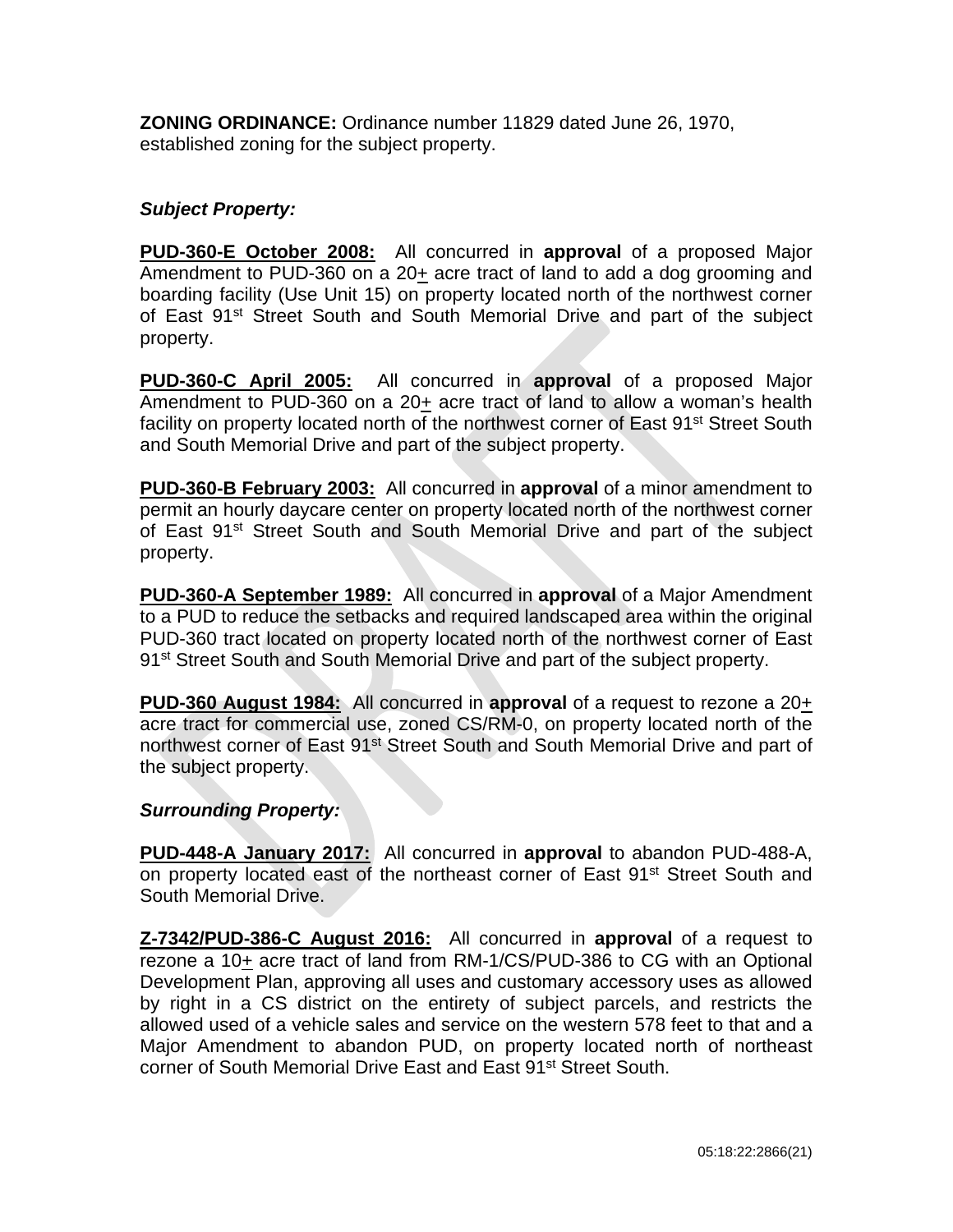**Z-7227 July 2013:** All concurred in **denial** of a request for rezoning a 2+ acre tract of land from AG to CS and **approval** to OL with accompanied PUD on property located on the east side of South Memorial Drive at East 87<sup>th</sup> Court.

**BOA-20894 April 2008:** The Board of Adjustment **approved** a *variance* of the setback requirement abutting a public street from 25 feet to 22 feet (Section 903); to permit a building addition; per plan, on property located within PUD-360, east of the subject property.

**PUD-704/ Z-5620-SP-12 May 2004:** All concurred in **approval** of a proposed Planned Unit Development on a 12.08+ acre tract of land for an automobile dealership on property and with modifications located south of the southeast corner of east 91<sup>st</sup> Street South and South Memorial Drive.

**PUD-405-H June 2000:** All concurred in **approval** of a request for a major amendment to PUD-405 to add 16,000 square feet of allowable floor area to the existing automobile dealership on Lot 5 to expand the business on the adjoining Lot 6. The property is located on the northeast corner of East 92<sup>nd</sup> Street and South 78th East Avenue.

**Z-6516 January 1996:** All concurred in **approval** of a request for rezoning a 4.17+ acre tract of land from CS to OL for mini-storage on property located north of the northwest corner of East 91<sup>st</sup> Street South and south Memorial Drive.

**Z-6475/PUD-529 January 1995:** All concurred in **denial** of a request for rezoning a 4+ acre tract of land from AG to CS and **approval** of AG to OL with accompanied PUD on property located north of the northwest corner of East 91<sup>st</sup> Street South and south Memorial Drive.

**PUD-448 May 1989:** All concurred in **approval** of a proposed Planned Unit Development on a  $32.6+$  acre tract of land for mixed use development on property located on the northeast corner of East 91<sup>st</sup> Street South and South Memorial Drive.

**The applicant indicated his agreement with staff's recommendation.**

**There were no interested parties wishing to speak.**

## **TMAPC Action; 7 members present:**

On **MOTION** of **REEDS,** the TMAPC voted 7-0-0(Bayles, Carr, Craddock, Reeds, Shivel, Whitlock, Zalk, "aye"; no "nays"; none "abstaining"; Covey, Kimbrel, Krug, Walker, "absent") to recommend **APPROVAL** of the PUD Major Amendment for - PUD-360-H to add Assembly and Entertainment, Large (>250 person capacity) to the allowable uses of Development Area 2-A-1 per staff recommendation.

## **Legal Description for PUD-360-H:**

PRT LTS 1 & 2 BEG NEC LT 2 TH S85.90 E.50 S171.80 E.30 S5.30 W4.45 N.35 W33.36 S229.80 CRV RT 122.21 CRV LF 64.39 W67.30 N658.90 E180 POB BLK 1,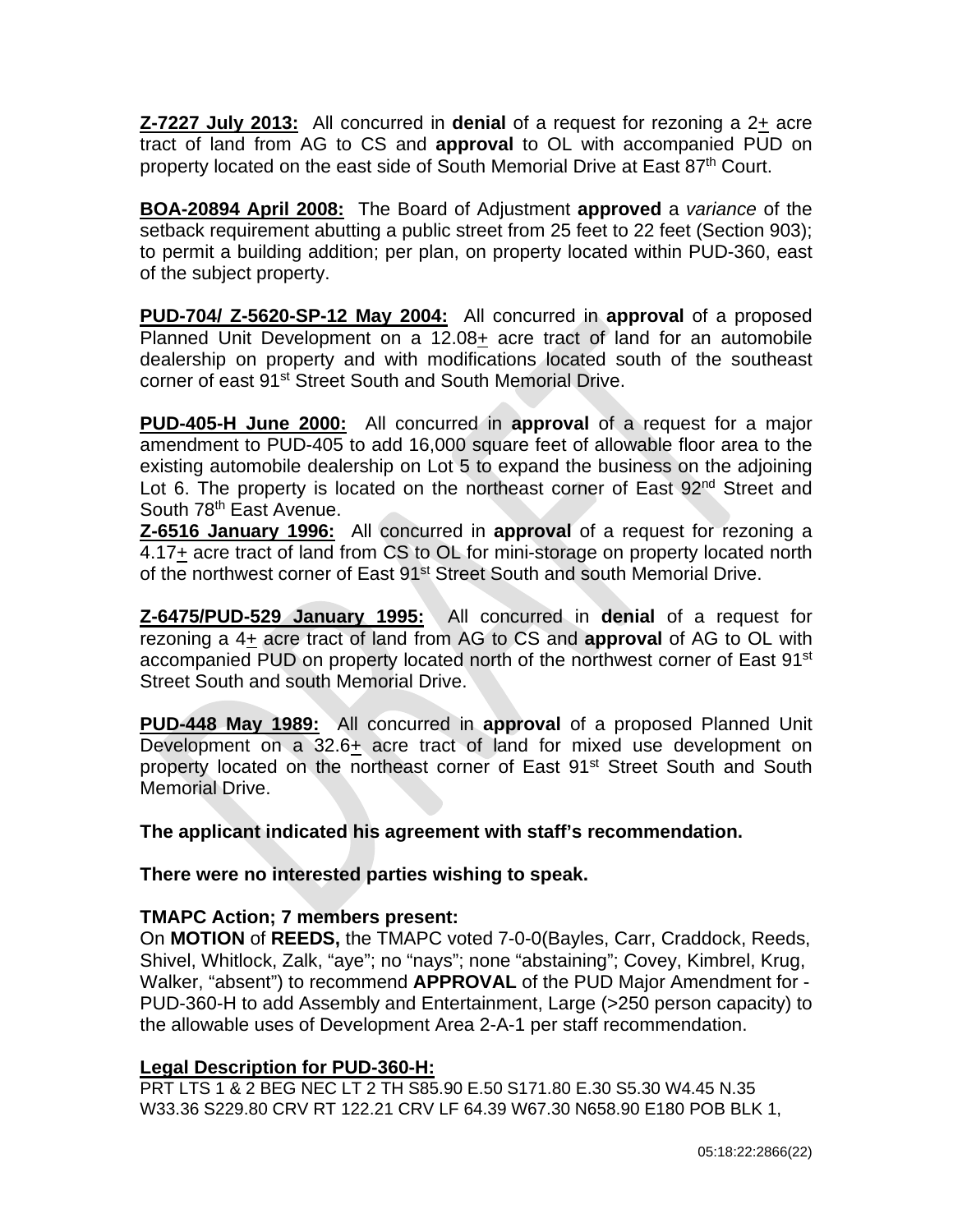MEMORIAL EAGLE RIDGE MINI-STORAGE, COMMERCIAL CENTER RSB PT L2 B1 HOMELAND

NO 0102, HOMELAND NO 0102, City of Tulsa, Tulsa County, State of Oklahoma

\* \* \* \* \* \* \* \* \* \* \* \*

**7. CO-15 Stuart VanDeWiele** (CD 7) Location: West of the Southwest corner of East 41st Street South and South Garnett Road requesting **Corridor Development Plan** to add a variety of uses to originally approved site plan

#### **STAFF RECOMMENDATION: SECTION I: CO-15**

## **DEVELOPMENT CONCEPT:**

The property located at 10918 E 41 Street, Tulsa, OK 74146 (the "Subject Property") was originally developed as a hotel / hospitality facility in approximately 1982. The Subject Property ceased operations as a hotel / hospitality facility in March of 2020 and was, for short period, thereafter, used a temporary housing facility for homeless individuals. The Subject Property has been vacant since May of 2021 and remains vacant at the date of filing of this application. The Subject Property is in need of rehabilitation to bring it back to any reasonable commercial use.

The Subject Property is anticipated to be acquired by GoodHomesCo, LLC and redeveloped for multifamily use on an open market rental basis.

The Subject Property has been zoned CO (Corridor) since 1982 (Z-5444) and appears to have also had a CO zoning designation prior thereto.

The Subject Property is a 7.11 acre +/- (309,898 sq. ft. +/-) parcel of land located on the south side of 41<sup>st</sup> Street and just east of Highway 169. The Subject Property is bounded on the west, north and east by CS (Commercial Shopping) properties and on the South by a large RM-2 (Residential Multifamily 2) zoned area containing several multifamily facilities.

The Subject Property rezoning application is a proposed Corridor Zoning district consisting of Residential use (multifamily) and accessory uses customary thereto. These proposed land uses are consistent with existing and planned development patterns within the project area and will assist in addressing a shortage of workforce housing stock in the City of Tulsa.

The Corridor Development plan (as amended) will consist of a single development area (Development Area A) which is served by 41<sup>st</sup> Street. The Subiect Property will continue to have its entrance on 41<sup>st</sup> Street.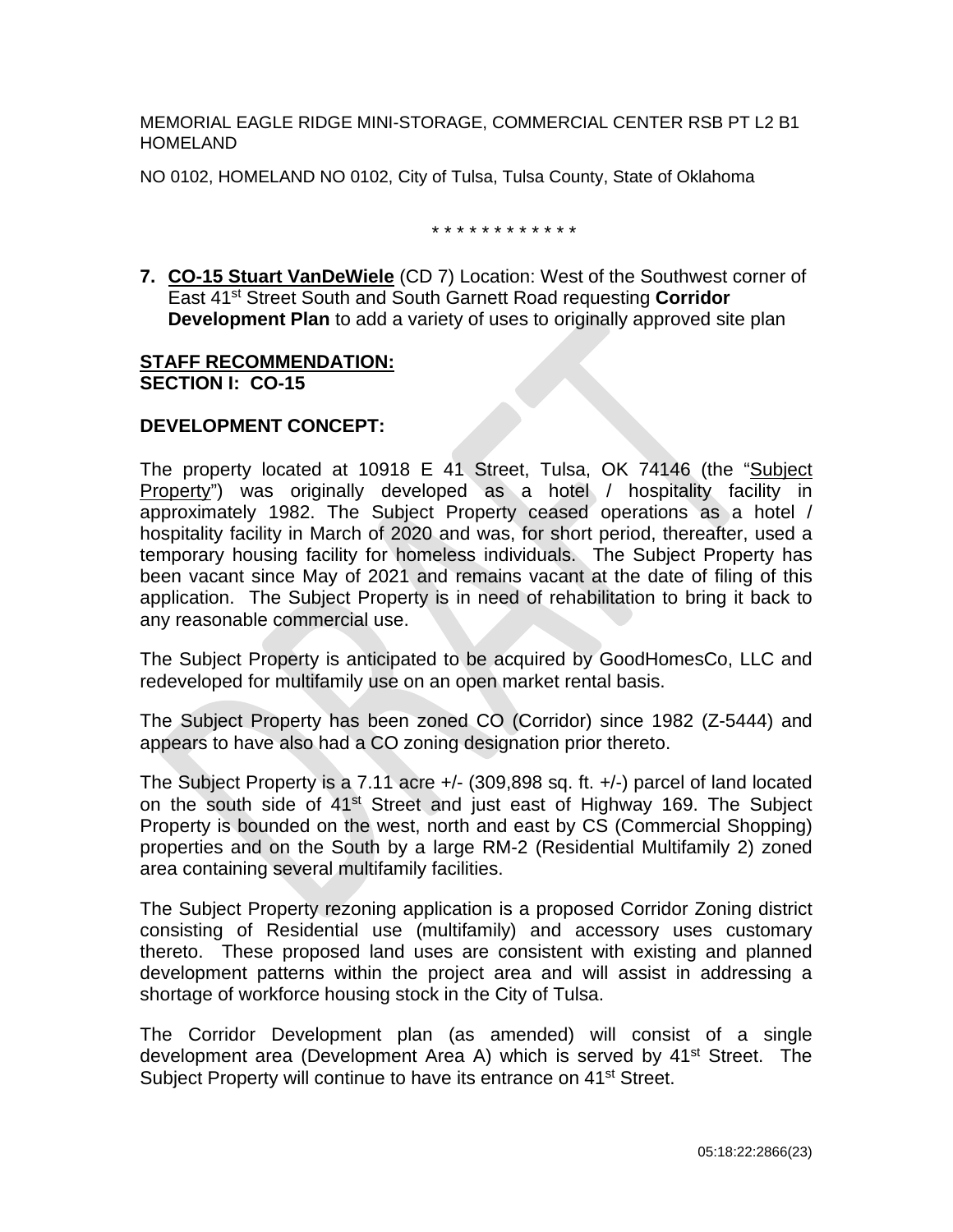## **DETAILED STAFF RECOMMENDATION:**

Uses and development standards as outlined in CO-15 are consistent with the Town Center land use designation in the Tulsa Comprehensive Plan; and

The Corridor Development Plan is a unified treatment of the development possibilities of the project site; and

Provisions have been made for property access, circulation, and functional relationships of uses; and

Permitted Uses, building types and supplemental standards outlined in CO-15 are consistent with the provisions of the Corridor chapter of the Tulsa Zoning Code.

Anticipated uses, lot and building regulations along with normal supplemental regulations in the Tulsa Zoning Code as provided CO-15 are consistent with the existing development pattern in this area of Tulsa; and

Staff recommends Approval of CO-15 to rezone property from CO that only allowing a hotel to CO-15 as included in the development plan.

## **SECTION II: CO-15**

# **CORRIDOR DEVELOPMENT PLAN AS AMENDED:**

CO-15 will conform to the provisions of the Tulsa Zoning Code for development in a CO district and its supplemental regulations as identified in Section 25 of the Tulsa Zoning Code.

All use categories, subcategories or specific uses and residential building types or building types that are not listed below are prohibited.

#### **Development Standards**

Gross Land Area: +/- 7.11 acres

#### **A. Permitted Use Categories, Subcategories, and Specific Uses**

- **Residential -** (Use categories, subcategories, and customarily accessory uses allowed only as follows, and in the building types shown below)
- **Household Living** [Three or more households on a single lot] only if allowed in the building types identified below.
- **Public, Civic and Institutional -** (Use categories, subcategories, and customarily accessory uses allowed only as follows)
	- College or University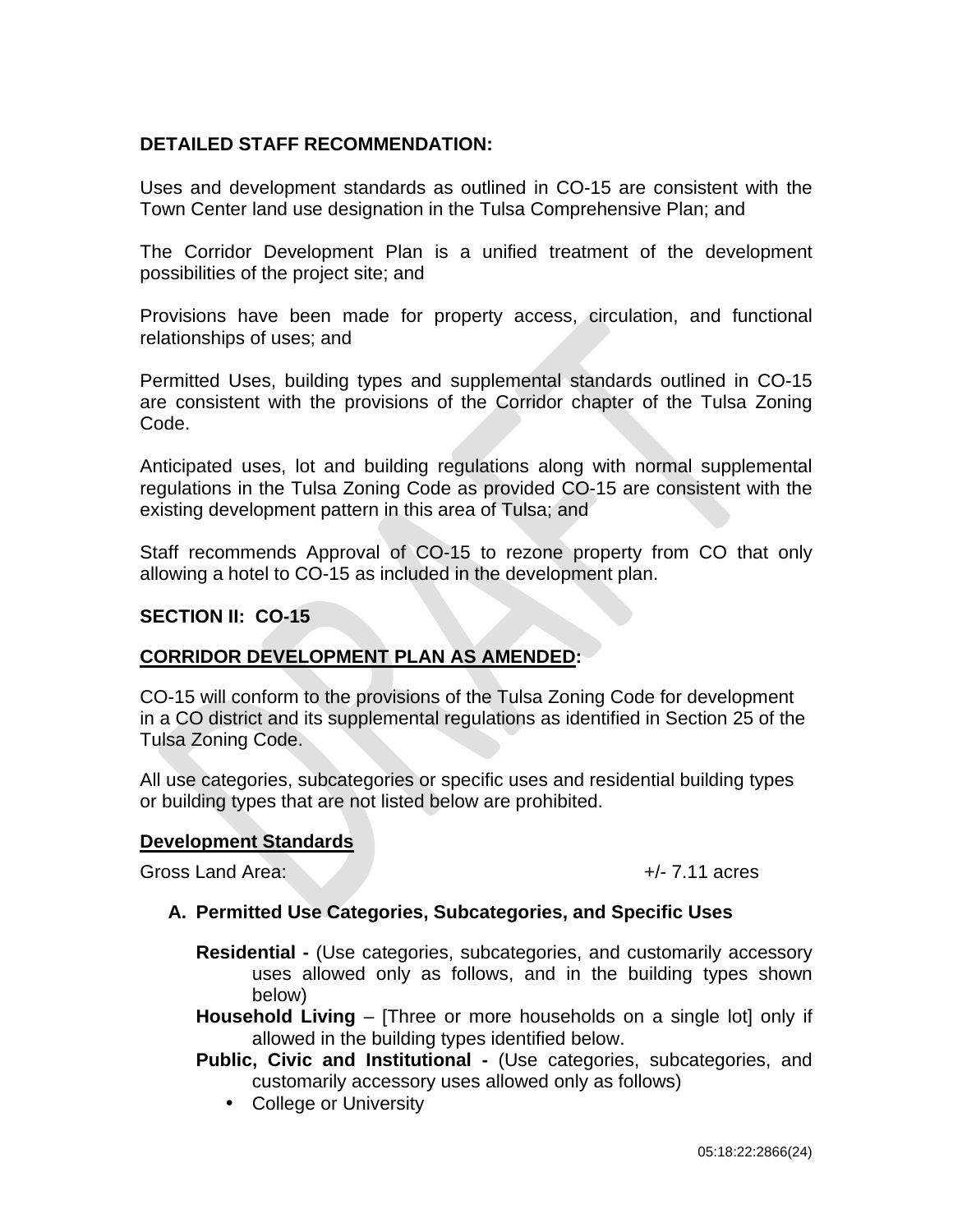- **Hospital**  $\mathbf{r}^{\left(1\right)}$
- School
- $\mathbf{r}$ Wireless Communication Facility (building mounted only)
- **Commercial -** (Use categories, subcategories, and customarily accessory uses allowed only as follows)
	- $\mathcal{L}^{\text{max}}$ Financial Services
	- . Lodging
	- Office
	- Restaurants and Bars

#### **B. Building Types for Household Living**

- Apartment / condo
- Mixed-use building
- Vertical mixed-use building

#### **C. Lot and Building Regulations**

| <b>§ Maximum Building Coverage</b>       | 75%                         |  |
|------------------------------------------|-----------------------------|--|
| <b>§</b> Minimum Lot Area                | 300,000 square feet         |  |
| <b>§ Maximum Building Height</b>         | <b>140 feet</b>             |  |
| <b>§ Maximum Floor Area</b>              | 235,000 square feet         |  |
| <b>§ Minimum Building Setbacks</b>       |                             |  |
| Street Setback (41 <sup>st</sup> Street) | 25' from the north lot line |  |
| From west boundary                       | 20'                         |  |
| From south boundary                      | 20'                         |  |
| From east boundary                       | 20'                         |  |
| Internal lot lines                       | U,                          |  |
|                                          |                             |  |

§ Open space per dwelling unit is not required while redeveloping and repurposing the existing building as identified in Section I (Development Concept)

## **D. Maximum Dwelling Units**

The Subject Property currently contains three hundred twenty (320) hotel rooms. The Subject Property shall not contain more than three hundred twenty (320) dwelling units.

## **E. Minimum Off-Street Parking Spaces Requirements**

There shall be a minimum of three hundred twenty (320) parking spaces within the Subject Property.

#### **F. Landscape & Screening Requirements**

All required landscaping shall be installed and irrigated in accordance with the provisions of the Landscape Chapter 65 of the Tulsa Zoning Code.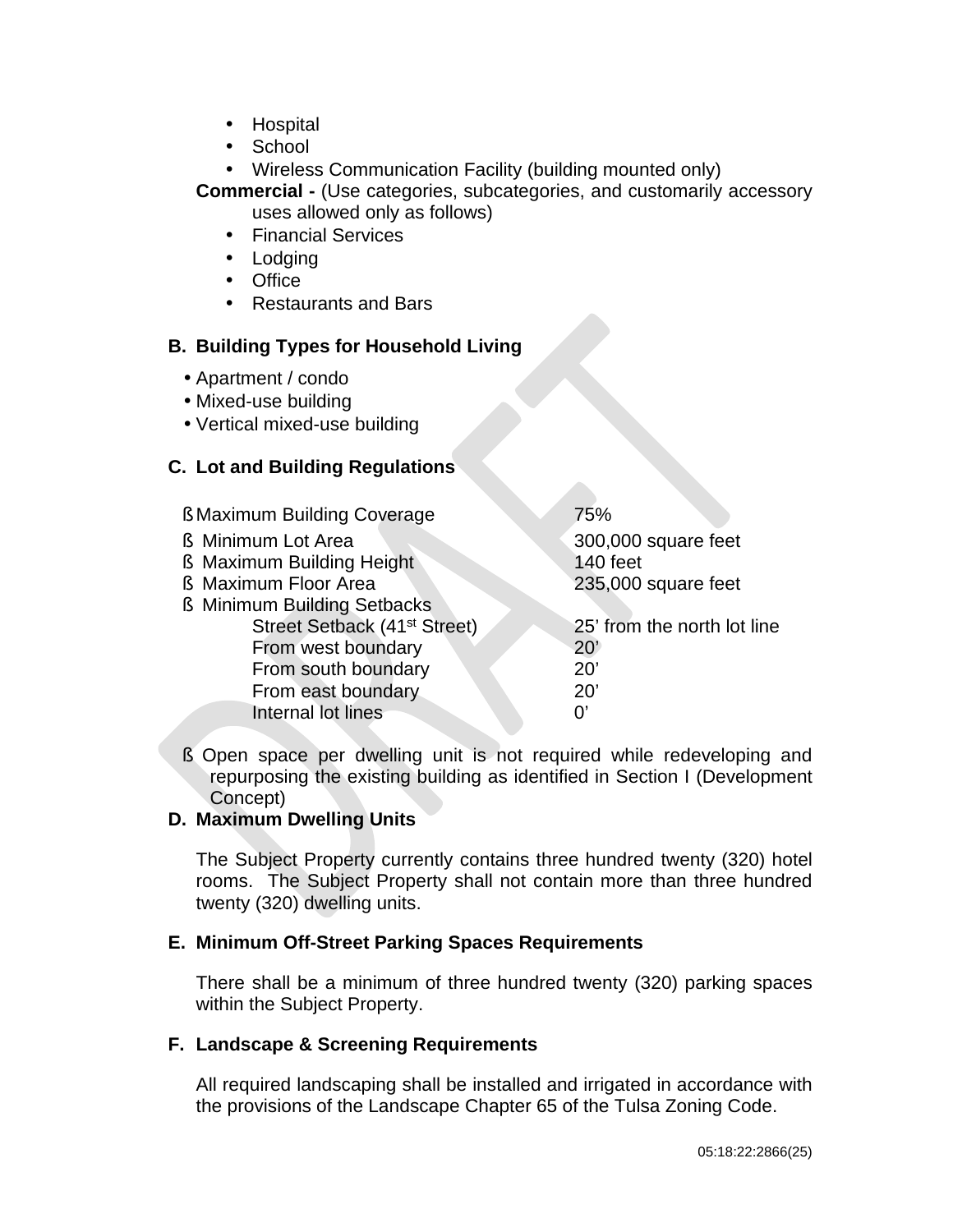#### **G. Access**

The Subject Property shall have a minimum of one access point to 41<sup>st</sup> Street.

#### **H. Signage**

All signage on the Subject Property shall comply with Corridor District signage standards required in the City of Tulsa Zoning Code Chapter 60.090-C.

#### **I. Lighting**

All outdoor lighting in the Subject Property shall comply with City of Tulsa Chapter 67 Outdoor Lighting regulations.

#### **SECTION III:Supporting Documentation**

#### RELATIONSHIP TO THE COMPREHENSIVE PLAN:

*Staff Summary: The proposal for repurposing the existing hotel as outlined in Section II is consistent with the Town Center Land Use designation. Additional uses and standards identified that might be added to the site that are also included in the development plan are consistent with the Town Center Land Use designation.* 

#### Land Use Vision:

#### *Land Use Plan map designation*: Town Center

Town Centers are medium-scale, one to five story mixed-use areas intended to serve a larger area of neighborhoods than Neighborhood Centers, with retail, dining, and services and employment. They can include apartments, condominiums, and townhouses with small lot single family homes at the edges. A Town Center also may contain offices that employ nearby residents. Town centers also serve as the main transit hub for surrounding neighborhoods and can include plazas and squares for markets and events. These are pedestrian-oriented centers designed so visitors can park once and walk to number of destinations.

#### *Areas of Stability and Growth designation*: Area of Growth

The purpose of Areas of Growth is to direct the allocation of resources and channel growth to where it will be beneficial and can best improve access to jobs, housing, and services with fewer and shorter auto trips. Areas of Growth are parts of the city where general agreement exists that development or redevelopment is beneficial. As steps are taken to plan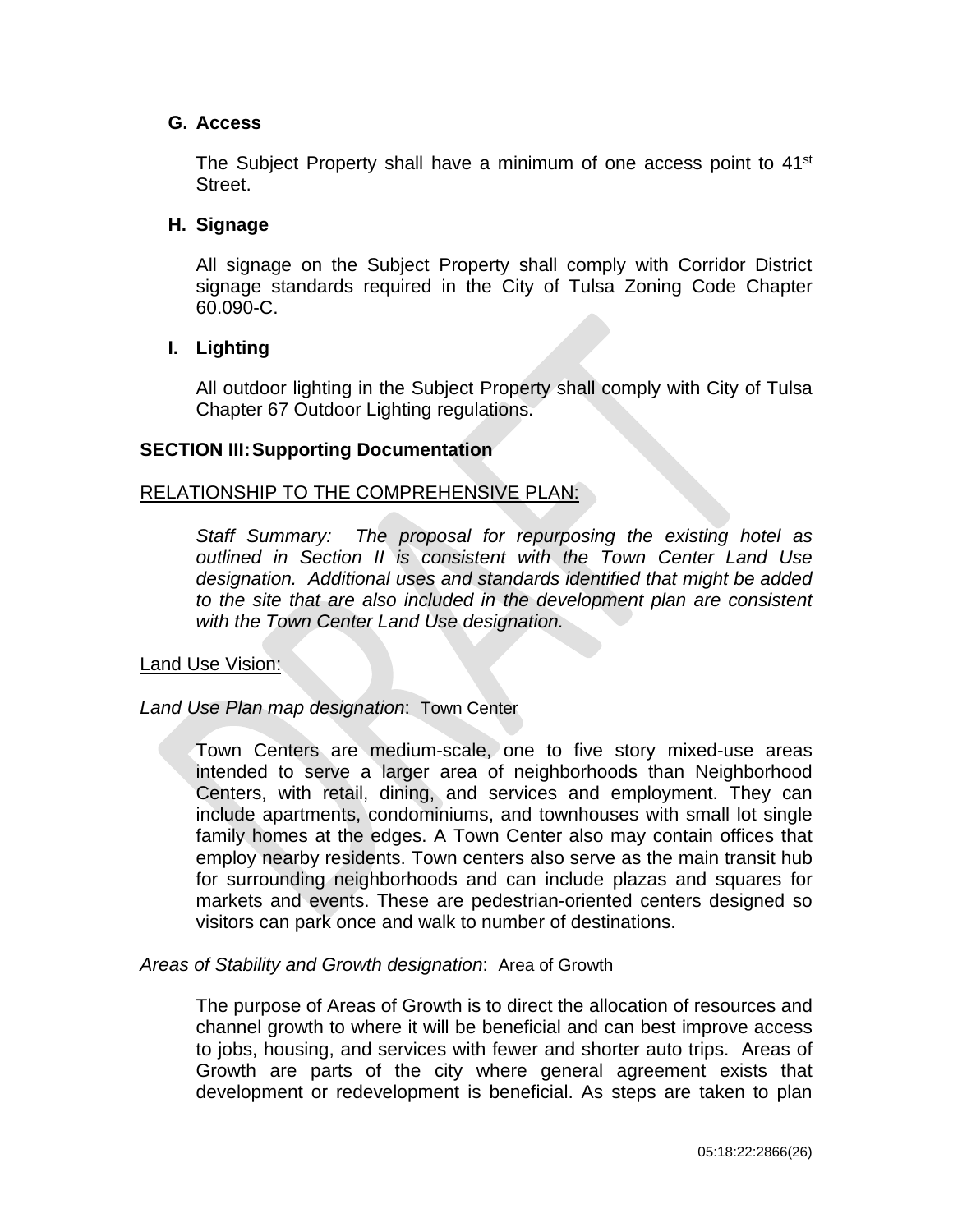for, and, in some cases, develop or redevelop these areas, ensuring that existing residents will not be displaced is a high priority. A major goal is to increase economic activity in the area to benefit existing residents and businesses, and where necessary, provide the stimulus to redevelop.

Areas of Growth are found throughout Tulsa. These areas have many different characteristics but some of the more common traits are close proximity to or abutting an arterial street, major employment and industrial areas, or areas of the city with an abundance of vacant land. Also, several of the Areas of Growth are in or near downtown. Areas of Growth provide Tulsa with the opportunity to focus growth in a way that benefits the City as a whole. Development in these areas will provide housing choice and excellent access to efficient forms of transportation including walking, biking, transit, and the automobile."

#### Transportation Vision:

#### *Major Street and Highway Plan*: Multi Modal Corridor

Multi-modal streets emphasize plenty of travel choices such as pedestrian, bicycle and transit use. Multimodal streets are located in high intensity mixeduse commercial, retail and residential areas with substantial pedestrian activity. These streets are attractive for pedestrians and bicyclists because of landscaped medians and tree lawns. Multi-modal streets can have on-street parking and wide sidewalks depending on the type and intensity of adjacent commercial land uses. Transit dedicated lanes, bicycle lanes, landscaping and sidewalk width are higher priorities than the number of travel lanes on this type of street. To complete the street, frontages are required that address the street and provide comfortable and safe refuge for pedestrians while accommodating vehicles with efficient circulation and consolidated-shared parking.

Streets on the Transportation Vision that indicate a transit improvement should use the multi-modal street cross sections and priority elements during roadway planning and design.

Trail System Master Plan Considerations: None

Small Area Plan**:** None

Special District Considerations: None

Historic Preservation Overlay: None

DESCRIPTION OF EXISTING CONDITIONS: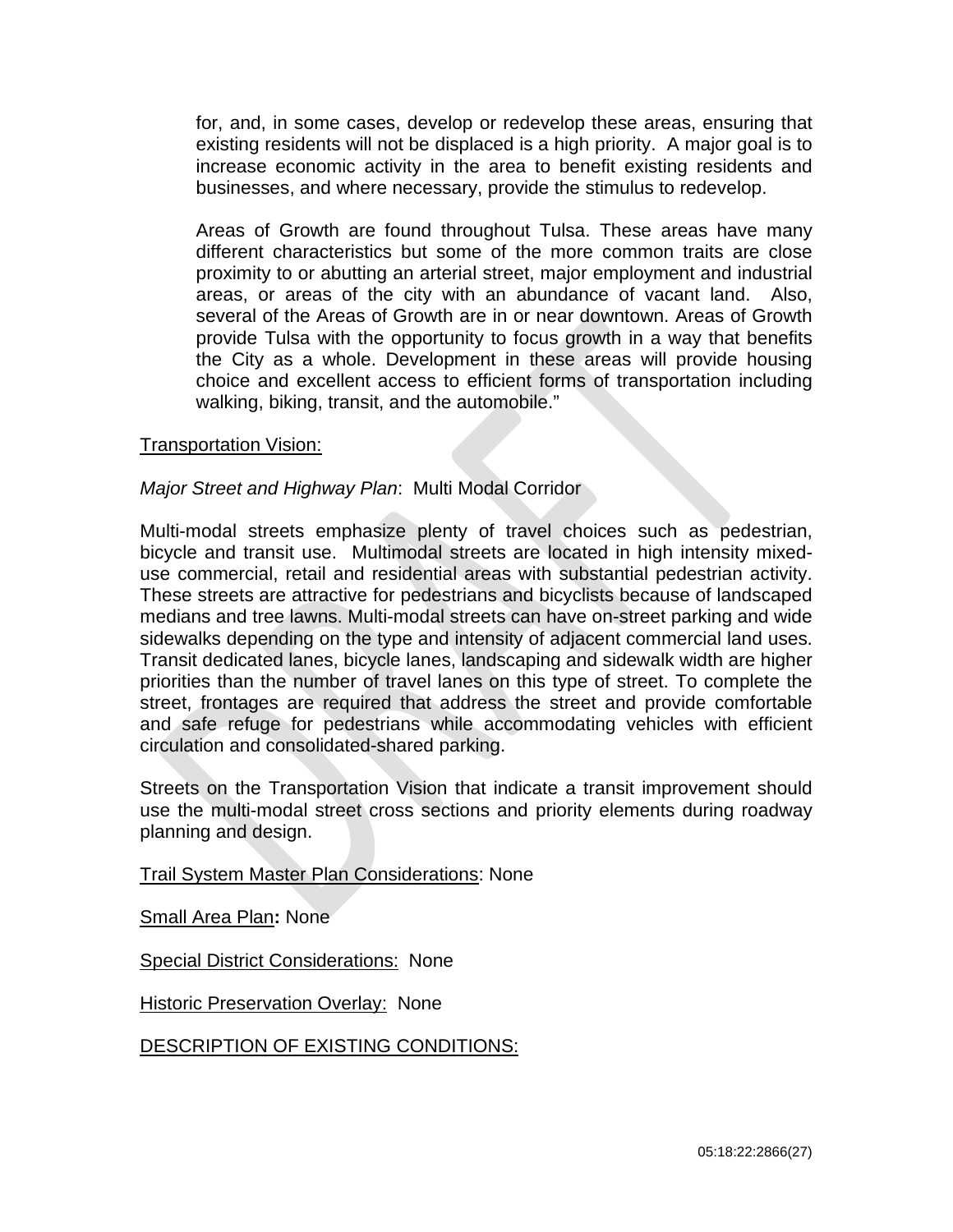*Staff Summary: The site is fully developed with the hotel that was anticipated in the previous corridor site plan.* 

## *BUILDING IMAGE:*

Environmental Considerations**:** None that affect site development

## Streets:

| Exist. Access                      | <b>MSHP Design</b>                                                      | MSHP R/W | Exist. # Lanes                                             |
|------------------------------------|-------------------------------------------------------------------------|----------|------------------------------------------------------------|
| East 41 <sup>st</sup> Street South | Secondary<br>Arterial<br>Multi<br>Modal<br>with<br>Corridor designation | 100 feet | 5 (two lanes each<br>direction plus a<br>center turn lane) |

## Utilities:

The subject tract has municipal water and sewer available.

## **Surrounding Properties:**

| <b>Location</b> | <b>Existing</b><br>Zoning | <b>Existing Land</b><br>Use<br><b>Designation</b> | Area of<br><b>Stability or</b><br><b>Growth</b> | <b>Existing Use</b>                               |
|-----------------|---------------------------|---------------------------------------------------|-------------------------------------------------|---------------------------------------------------|
| <b>North</b>    | CS                        | <b>Town Center</b>                                | Growth                                          | <b>Shopping Center</b>                            |
| East            | CS                        | <b>Town Center</b>                                | Growth                                          | <b>Restaurant and</b><br><b>QuikTrip Kitchens</b> |
| South           | $RM-2$                    | Existing<br>Neighborhood                          | Growth                                          | Multi-family                                      |
| West            | CS                        | <b>Town Center</b>                                | Growth                                          | Multi family and<br>cleaners                      |

# **SECTION IV: Relevant Zoning History**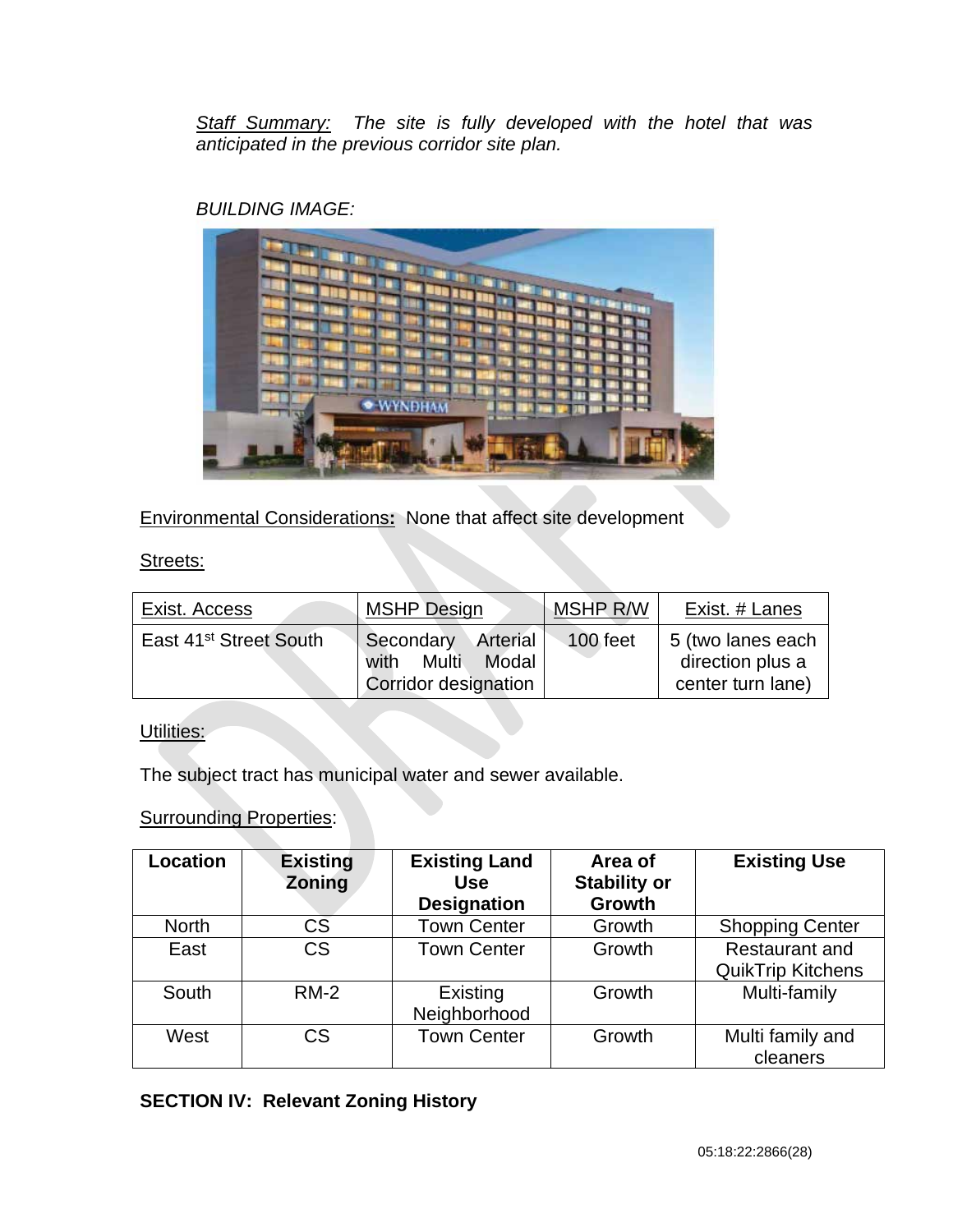## **History: CO-15**

## *Subject Property:*

**ZONING ORDINANCE:** Ordinance number 14889 dated October 31st, 1980, established zoning for the subject property.

**CO-12 February 2022:** April 7th 2022 the Tulsa Metropolitan Area Planning Commission recommended approval (with a 7-0-0 vote) for a proposed mixed use redevelopment of the existing hotel site. The applicant withdrew the application prior to the City Council hearings.

**BOA-12943 December 1983:** The Board of Adjustment **approved** a *Variance* to permit a satellite dish as an accessory use in a CO zoned district under the provisions of Section 1670 & **approved** a *Variance* of the 60' height limitation to permit a satellite dish in a CO zoned district under the provisions of Section 1670, on property located at East of the Southwest Corner of South 109<sup>th</sup> East Avenue East 41<sup>st</sup> Street.

**Z-5444 October 1980:** All concurred in **approval** of a request for *rezoning* a tract of land from CS to CO with a site plan that only allowed a Hotel on the subject property located at 10918 E. 41<sup>st</sup> Street.

## *Surrounding Property:*

**BOA-21051 April 2010:** The Board of Adjustment **approved** a *Verification* of the spacing requirement to permit a digital outdoor advertising sign of 1,200 ft. from any other digital outdoor advertising sign facing the same traveled way, on property located at 10710 East 41<sup>st</sup> Street South.

**BOA-20610 November 2007:** The Board of Adjustment **approved** a *Variance* to permit required parking to 28 parking spaces, on property located at 4126 South Garnett Road.

**BOA-20564 August 2007:** The Board of Adjustment **approved** a *Modification* of a previously approved plan to permit a restaurant remodel, on property located at 10901 East 41<sup>st</sup> Street.

**BOA-20499 May 2007:** The Board of Adjustment **approved** a *Special Exception*  to permit Other Trades and Services (Use Unit 15) in a CS district, on property located at 4200 Block of South Garnett Road.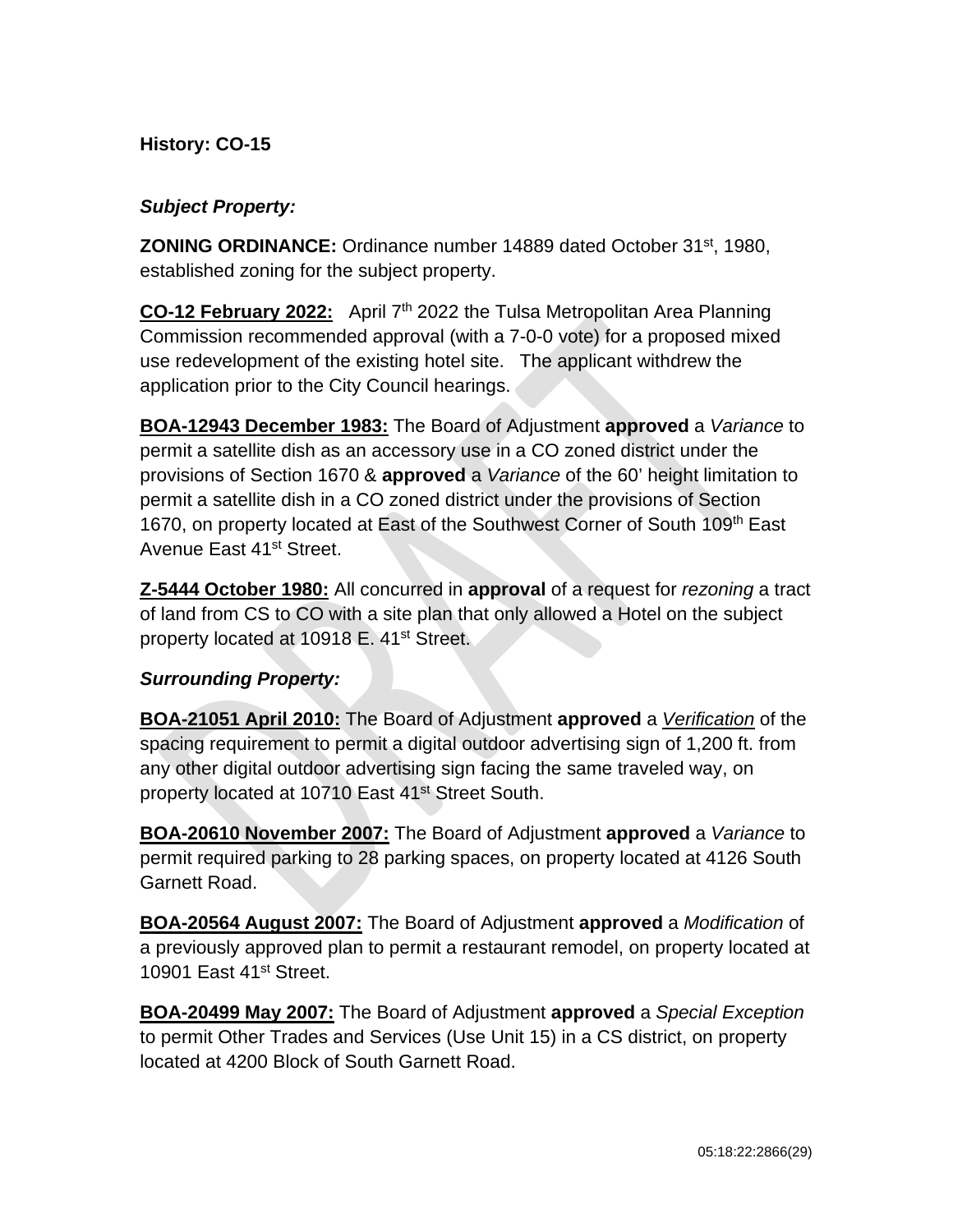**BOA-20402 December 2006:** The Board of Adjustment **approved** a *Special Exception* to permit a car wash in a CS district, adjoining a convenience store, on property located at 11120 East 41<sup>st</sup> Street.

**BOA-20138 October 2005:** The Board of Adjustment **approved** a *Variance* to permit required frontage in a CS district from 150' to 38' on S. Garnett Road to permit a lot split, on property located at South & West of the SW/c of 41st Street & South.

**BOA-19301 February 2002:** The Board of Adjustment **approved** a *Special Exception* to permit a drive-in restaurant in a CS district, on property located at East 41<sup>st</sup> South & East of US-169.

**BOA-18882 October 2000:** The Board of Adjustment **approved** a *Variance* to permit required 464 parking spaces to permit 426 parking spaces for an existing apartment complex & a Variance of land area per dwelling units to permit the existing 288 units on one lot of record as depicted on the survey, on property located at 4343 South 109<sup>th</sup> East Avenue.

**BOA-16831 September 1994:** The Board of Adjustment **approved** a *Variance* to permit requirement that all access be principally from internal collector service streets, on property located at SW/c of 41<sup>st</sup> Street and South Garnett Road.

**BOA-14358 January 1987:** The Board of Adjustment **approved** a *Variance* to permit signage from 159 sq. ft to 265 sq. ft. on the south side of the building and from 210 sq. ft. to 354 sq. ft. on the east side of the building to allow for a sign in a CS zoned district, on property located at 4030 South Garnett Road.

**BOA-10716 October 1979:** The Board of Adjustment **approved** a *Variance* to permit more than 40 units on one lot and approved an exception to permit apartments in a CS District in September 1979, per plot plan, & a Special Exception to permit multifamily dwellings and similar uses in a CS District, on property located at Southeast of 41<sup>st</sup> Street and Mingo Valley Expressway.

## **TMAPC Comments:**

Mr. Craddock stated he felt this was the proper zoning for the subject property.

Staff stated this is the only property in Tulsa that allows only one use and this is hotel.

Mr. Craddock asked if this property were to be used for homeless lodging would they need to come back to Planning Commission to allow that use.

Staff stated "yes."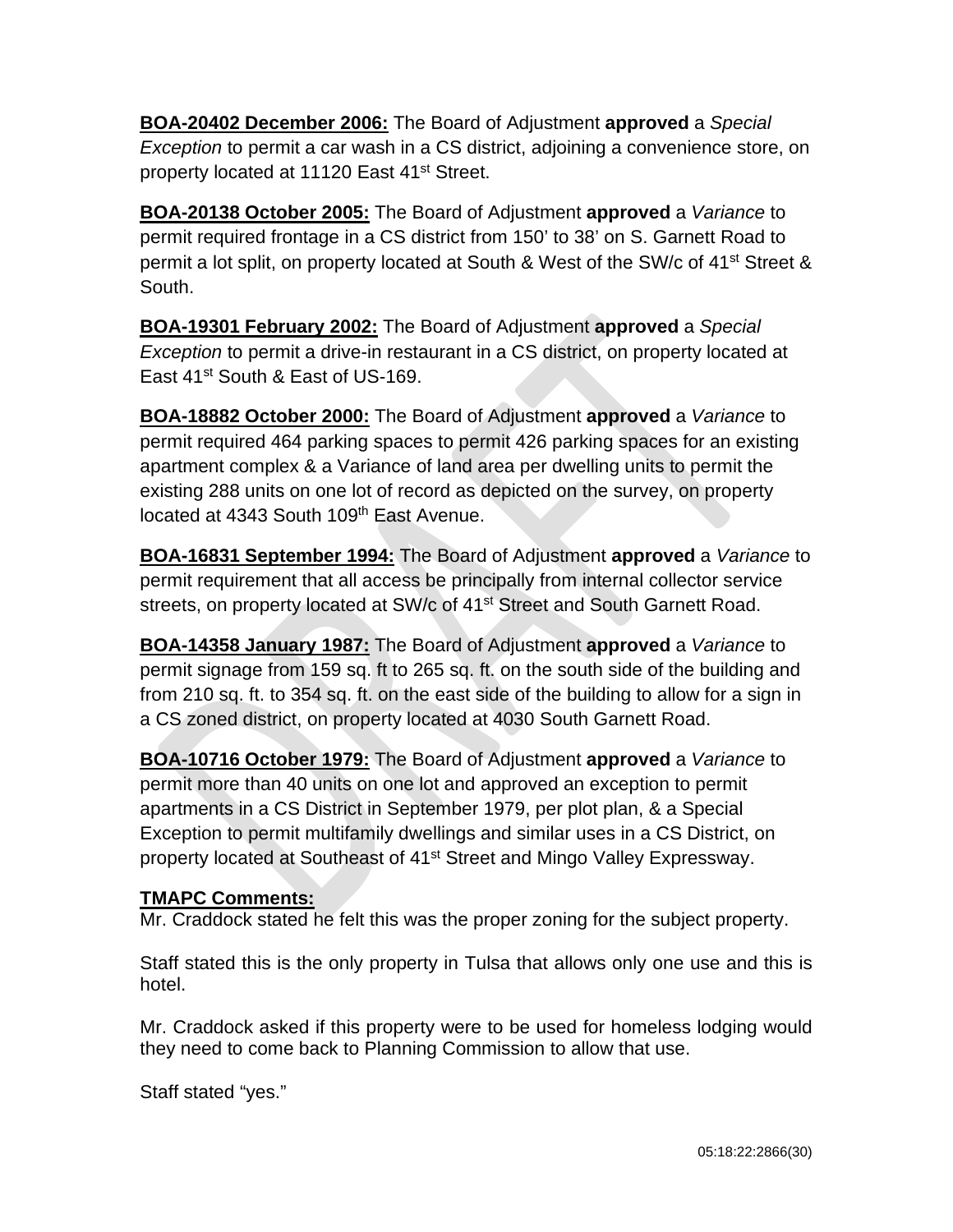Ms. Bayles asked staff to read the list of uses allowed that are listed in the staff report.

Mr. Shivel asked if this property came before Planning Commission about a year ago.

Staff stated "yes," at that time it was a broader repurposing plan at that time. He stated there was opportunities for smaller lots and different uses and that was approved at Planning Commission but the applicant withdrew the application before it went to City Council.

**The applicant indicated his agreement with staff's recommendation.**

**There were no interested parties wishing to speak.**

## **TMAPC Action; 7 members present:**

On **MOTION** of **REEDS,** the TMAPC voted 7-0-0(Bayles, Carr, Craddock, Reeds, Shivel, Whitlock, Zalk, "aye"; no "nays"; none "abstaining"; Covey, Kimbrel, Krug, Walker, "absent") to recommend **APPROVAL** of the Corridor Development Plan for CO-15 to add a variety of uses to originally approved site plan per staff recommendation.

## **Legal Description for CO-15:**

Lot 1, Block 1, ATRIA ONE, an Addition to the City of Tulsa, Tulsa County, State of Oklahoma

\* \* \* \* \* \* \* \* \* \* \* \*

# **PUBLIC HEARING – PLATS**

**8. Patterson Farms** (CD 6) Preliminary Plat and Modification of the Subdivision and Development Regulations to extend block length, Location: West of the northwest corner of East 41<sup>st</sup> Street South and South 145<sup>th</sup> East Avenue (Continued from May 4, 2022) **(Staff requests a continuance to June 1, 2022)**

## **STAFF RECOMMENDATION:**

**Patterson Farms** - (CD 6)

West of the northwest corner of East 41<sup>st</sup> Street South and South 145<sup>th</sup> East Avenue

The Technical Advisory Committee (TAC) met on April 21, 2022 and provided the following conditions:

**1. Zoning:** The property is zoned RS-4. Proposed lots conform to the requirements of the RS-4 district.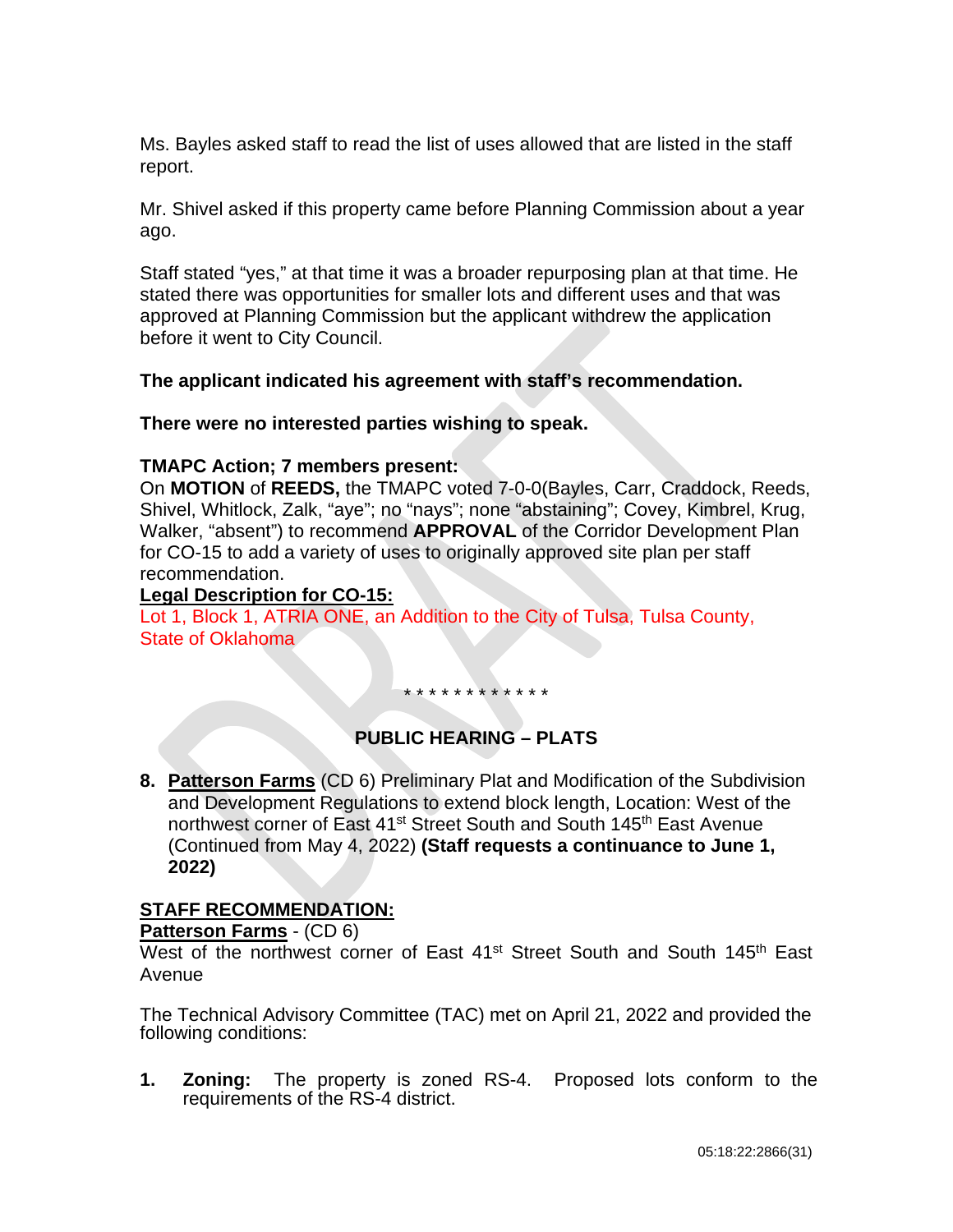- **2. Addressing:** City of Tulsa will assign addresses to each lot. Assigned address is required to be affixed to the face of the final plat prior to approval.
- **3. Transportation & Traffic:** Sidewalks and ramps are required to be installed along both sides of all internal streets and along East 41<sup>st</sup> Street South. IDP approval is required prior to approval of final plat. Provide pedestrian connection to Reserve A through Block 4 to extend allowable block length. Provide a pedestrian connection to the northwest to connect pedestrians with the stub street and provide access to the soccer park immediately north. Modification of the subdivision regulations will still be required for block length on block 2. Add street names to the final plat.
- **4. Sewer/Water:** Sewer and water extensions are required to obtain IDP approval prior to approval of the final plat. Show all easements with recording information and dimensions.
- **5. Engineering Graphics:** Submit a subdivision control data sheet with final plat. Add "City of Tulsa" before Tulsa County in the plat subtitle. Show all platted properties in the location map and label all other property has unplatted. Label subject property. Provide a written legal description. Graphically show all property pins found or set associated with this plat. Provide a bearing angle from the face of the plat to be basis of bearing.
- **6. Stormwater, Drainage, & Floodplain:** Improvements to the stormwater system must obtain IDP approval prior to final plat approval.
- **7. Utilities: Telephone, Electric, Gas, Cable, Pipeline, Others:** All utilities indicated to serve the site must provide a release prior to final plat approval. Provide a Certificate of Records Search from the Oklahoma Corporation Commission to verify no oil & gas activity on the site.

#### **Modification to the Subdivision & Development Regulations:**

The applicant has requested a modification to Section 5-030.3 of the *Subdivision and Development Regulations* to extend allowable block length for block 2. Staff recommends approval of the modification with the condition of the pedestrian connection being provided to the northwest to provide access to the soccer facility.

Staff recommends **APPROVAL** of the preliminary subdivision plat and the modification to the Subdivision & Development Regulations subject to the conditions provided by TAC and all other requirements of the Subdivisions Regulations. City of Tulsa release letter is required prior to final plat approval.

Staff requested continuance to June 1, 2022.

#### **TMAPC Action; 7 members present:**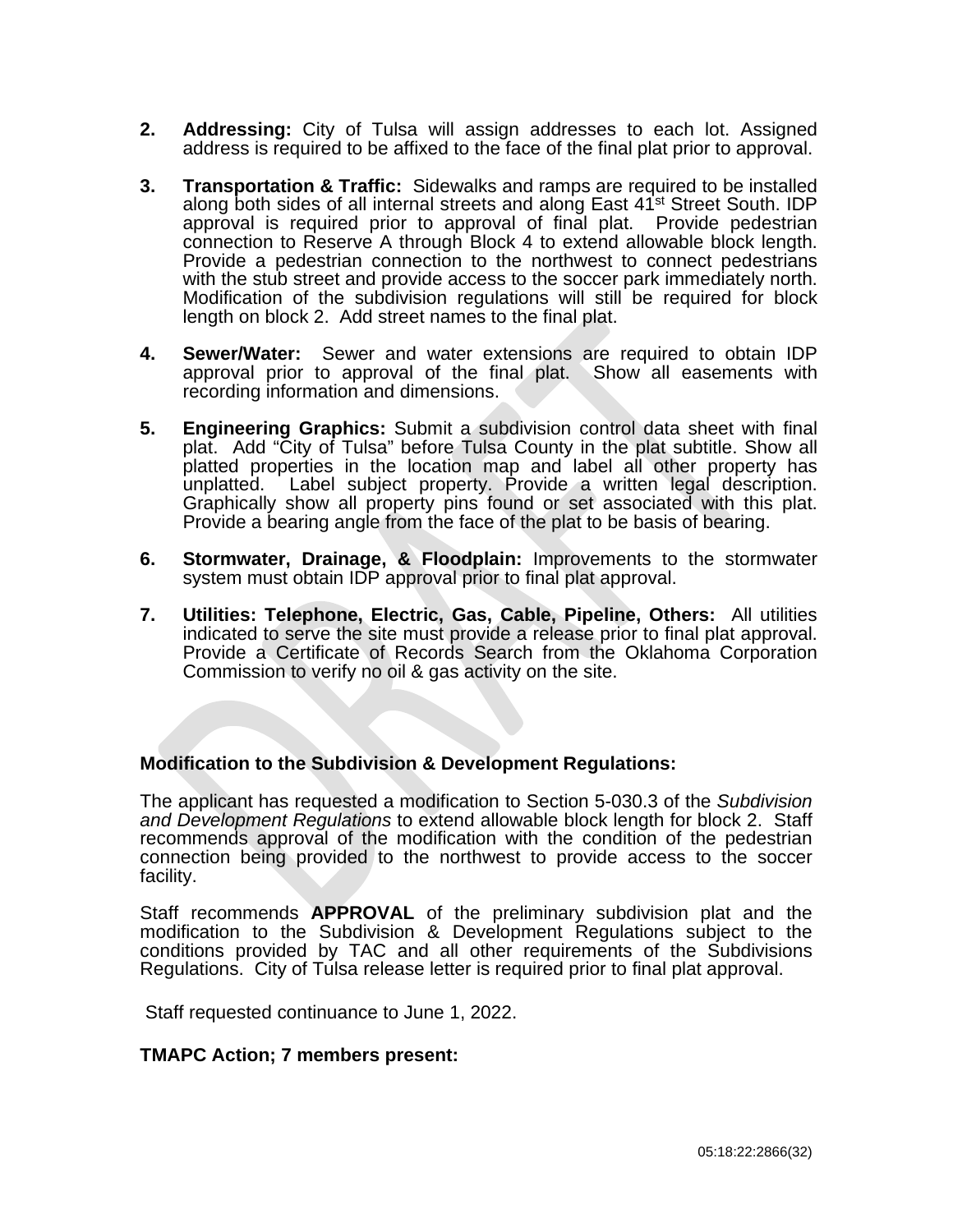On **MOTION** of **REEDS,** the TMAPC voted 7-0-0(Bayles, Carr, Craddock, Reeds, Shivel, Whitlock, Zalk, "aye"; no "nays"; none "abstaining"; Covey, Kimbrel, Krug, Walker, "absent") to **CONTINUE** Item 8 to June 1, 2022.

\* \* \* \* \* \* \* \* \* \* \* \*

**9. 75 Center** (County) Preliminary Plat, Location: Southwest corner of East 86<sup>th</sup> Street North and North Yale Avenue

## **STAFF RECOMMENDATION:**

**75 Center** - (County) Southwest corner of East 86<sup>th</sup> Street North and North Yale Avenue

This plat consists of 2 lots, 1 block on  $10.73 \pm \text{acres}$ .

The Technical Advisory Committee (TAC) met on May 5, 2022 and provided the following conditions:

- **1. Zoning:** Property is zoned CS (Commercial Shopping). Proposed lots conform to the requirements of the CS district.
- **2. Addressing:** Addresses provided by INCOG must be shown on face of the final plat.
- **3. Transportation & Traffic:** Apply limits of access to 86<sup>th</sup> Street North and North Yale Avenue to align with proposed driveways. Indicate full dimension of rightof-way and recording information. If the right-of-way is being dedicated by the plat, indicate "by plat." Include information for ODOT right-of-way adjacent to west side of the platted boundary.
- **4. Sewer/Water:** On-site sewage disposal requires approval by Oklahoma Department of Environmental Quality. ODEQ certificate required on face of the final plat. Water service to be provided by Washington County Rural Water District #3. Any improvements to existing water lines must be approved through the RWD. Release letter is required from the rural water district prior to final plat approval.
- **5. Stormwater, Drainage, & Floodplain:** Site is required to meet drainage requirements for Tulsa County. Drainage plans must be approved by the County Engineer prior to final plat approval. Any easements must be shown on the face of the plat.
- **6. Utilities: Telephone, Electric, Gas, Cable, Pipeline, Others:** Release letters are required from all franchise utilities serving the site. Certificate of Records Search from Oklahoma Corporation Commission for oil & gas activity must be submitted.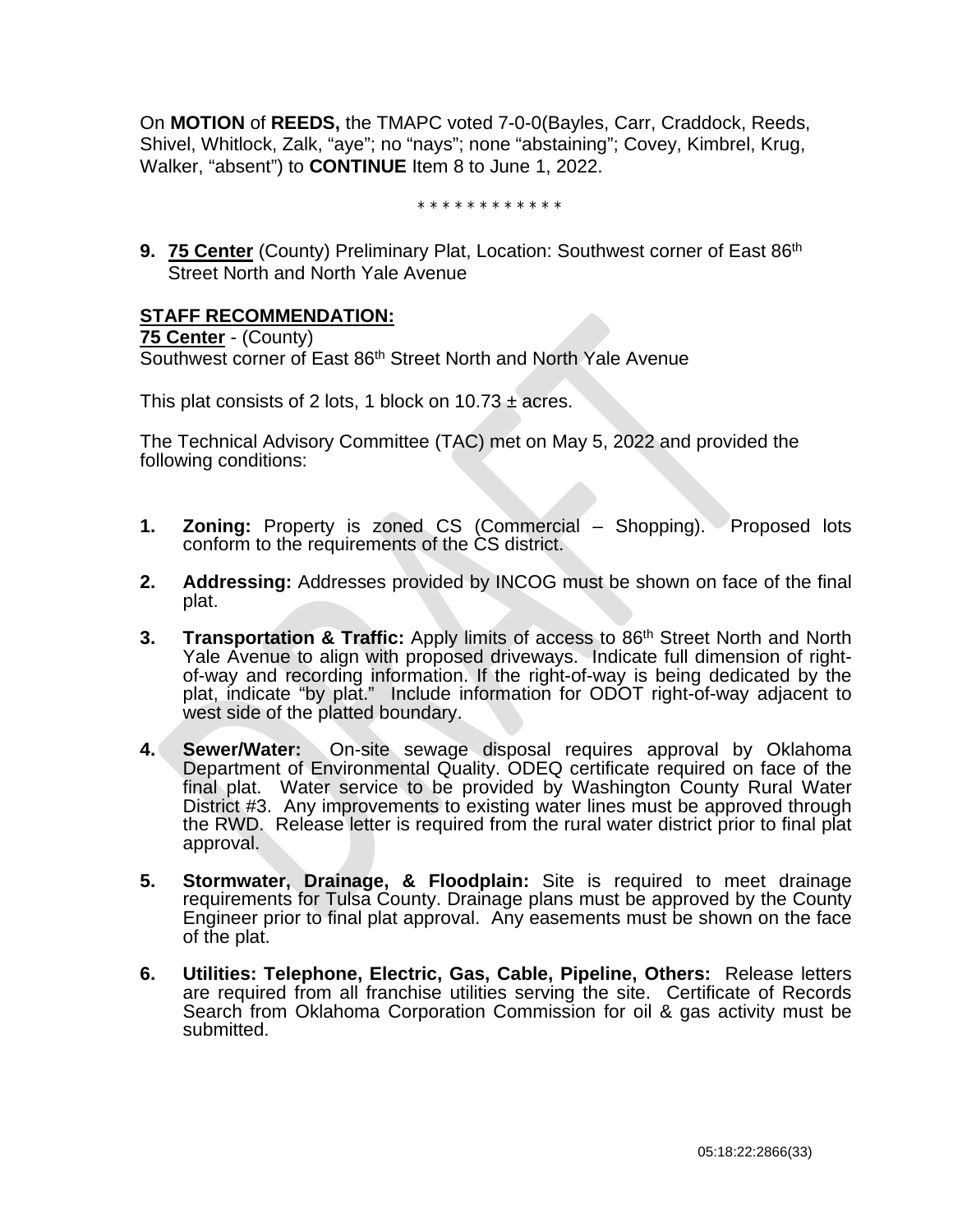Staff recommends **APPROVAL** of the preliminary plat subject to the conditions provided by TAC and the requirements of the Subdivisions Regulations. Final plat must be released by the County Engineer prior to approval.

## **The applicant indicated his agreement with staff's recommendation.**

#### **There were no interested parties wishing to speak.**

#### **TMAPC Action; 7 members present:**

On **MOTION** of **REEDS,** the TMAPC voted 7-0-0(Bayles, Carr, Craddock, Reeds, Shivel, Whitlock, Zalk, "aye"; no "nays"; none "abstaining"; Covey, Kimbrel, Krug, Walker, "absent") to **APPROVE** the Preliminary Subdivision Plat for 75 Center per staff recommendation.

\* \* \* \* \* \* \* \* \* \* \* \*

**10.North Tulsa Commerce Center** (County) Authorization for Accelerated Release of Building Permits and Modification to the Subdivision & Development Regulations to defer dedication of easements and right-of-way to final plat, Location: Northeast corner of East 76<sup>th</sup> Street North and North Yale Avenue

## **STAFF RECOMMENDATION:**

**North Tulsa Commerce Center**- (County) Northeast corner of East 76<sup>th</sup> Street North and North Yale Avenue

The subject property is required to obtain full compliance with the Subdivision & Development Regulations due to a recently approved rezoning. The applicant has requested that the Planning Commission authorize Tulsa County to issue building permits prior to the filing of a final plat. The *Subdivision & Development Regulations* require the approval of a preliminary plat prior to authorization for an accelerated release of building permits. The preliminary plat has been submitted and reviewed by the Technical Advisory Committee and was approved by TMAPC on January 5, 2022.

The plat includes the dedication of utility easements, access limitations, and additional right-of-way dedications for the subject site. Improvements to infrastructure on the site, primarily sanitary sewer, will be required prior to the filing of the final plat to accommodate future development goals. Sanitary sewer service for this project will be provided by the City of Tulsa and will require the developer to obtain multiple off-site easements prior to the approval of the final plat.

The Technical Advisory Committee met on May 5<sup>th</sup>, 2022 and had no objections to the authorization for accelerated release of building permits with the condition that the accelerated permits be restricted to foundation-only permits.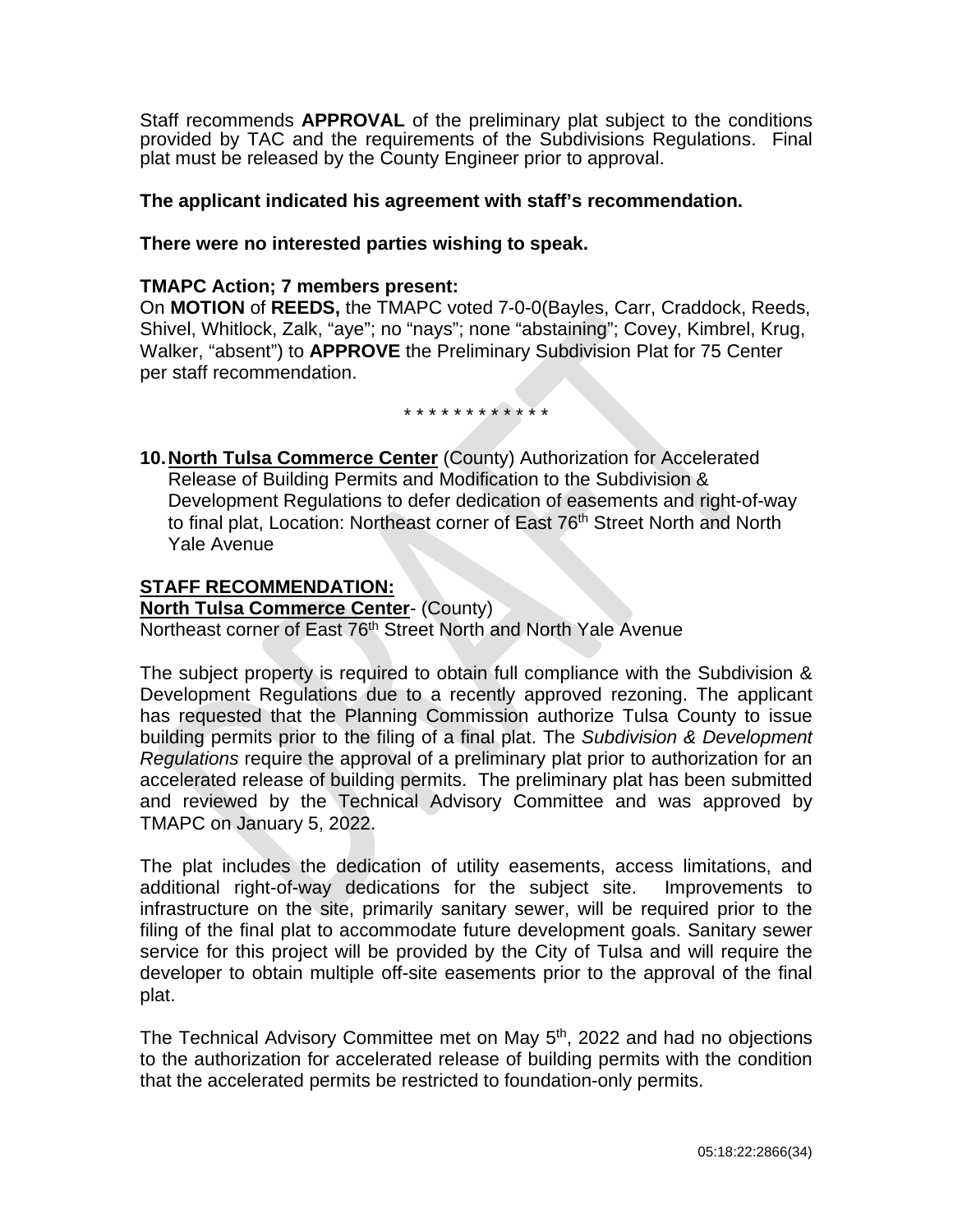If approved, this authorization only removes the requirement that the final plat be filed prior to building permits being issued. All other codes and requirements for Tulsa County remain in place.

#### **Modification to the Subdivision & Development Regulations:**

The applicant has requested a modification to Section 10-110.6-B that requires the dedication of all required ROW and easements prior to permit issuance. It is preferred by staff that all on-site easements and dedications be included with the final plat rather than dedicated by multiple separate instruments.

Staff recommends **approval** of the accelerated release of a building permit and the requested modification with the following conditions:

- 1. If an accelerated release is approved, no final inspection of buildings or structures may occur, and no certificate of occupancy may be issued until a final plat for the subject property has been approved and recorded.
- 2. Accelerated Release applies to foundation only permits with no vertical construction until a final plat for the subject property has been approved and recorded.

#### **The applicant indicated his agreement with staff's recommendation.**

#### **There were no interested parties wishing to speak.**

#### **TMAPC Action; 7 members present:**

On **MOTION** of **CRADDOCK,** the TMAPC voted 6-0-1(Bayles, Carr, Craddock, Reeds, Shivel, Zalk, "aye"; no "nays"; Whitlock, "abstaining"; Covey, Kimbrel, Krug, Walker, "absent") to **APPROVE** North Tulsa Commerce Center Accelerated Release of a Building Permit and Modification to the Subdivision & Development Regulations to defer dedication of easements and right-of-way to final plat

#### \* \* \* \* \* \* \* \* \* \* \* \*

## **OTHER BUSINESS**

**11.Commissioners' Comments** None

\* \* \* \* \* \* \* \* \* \* \* \*